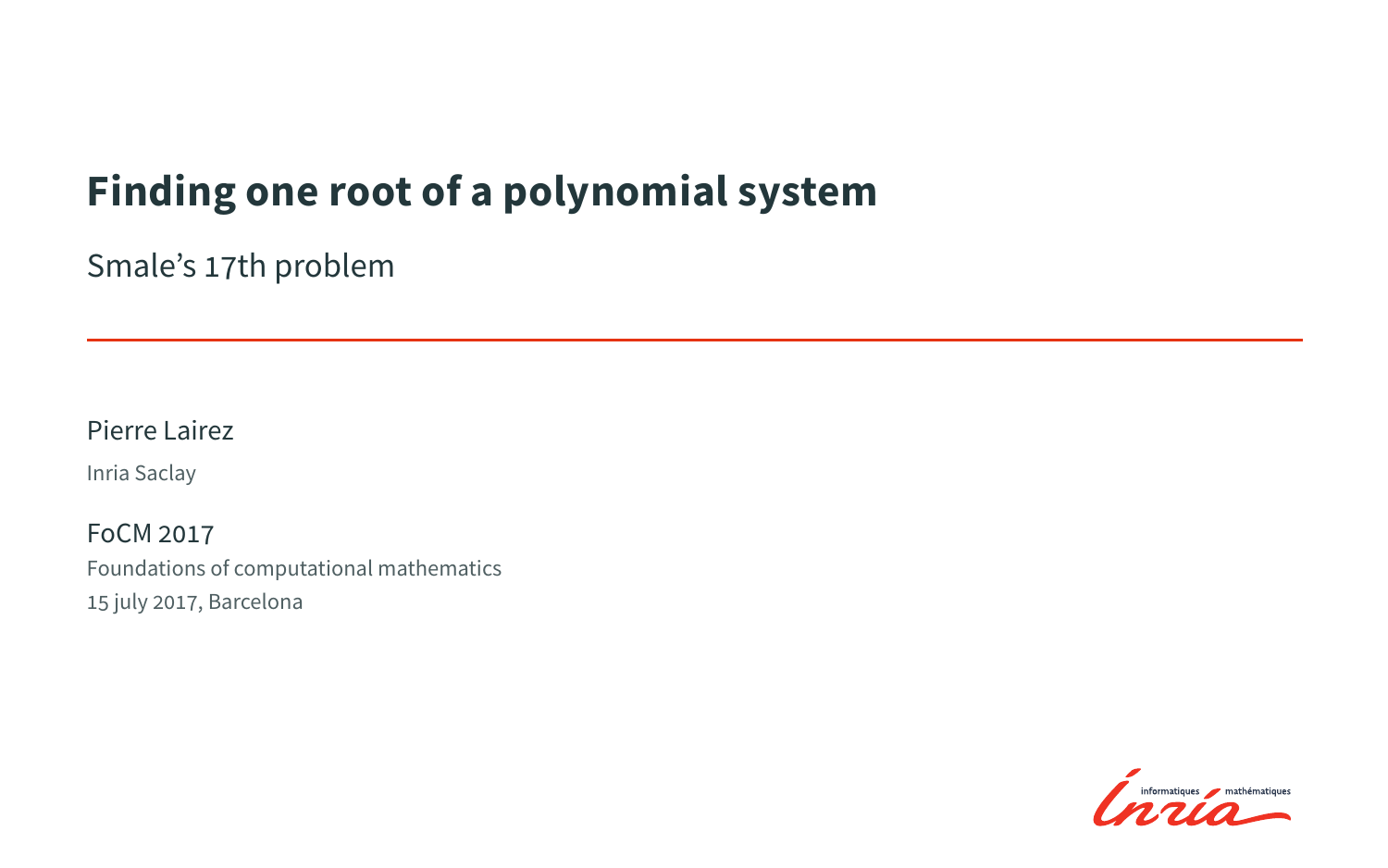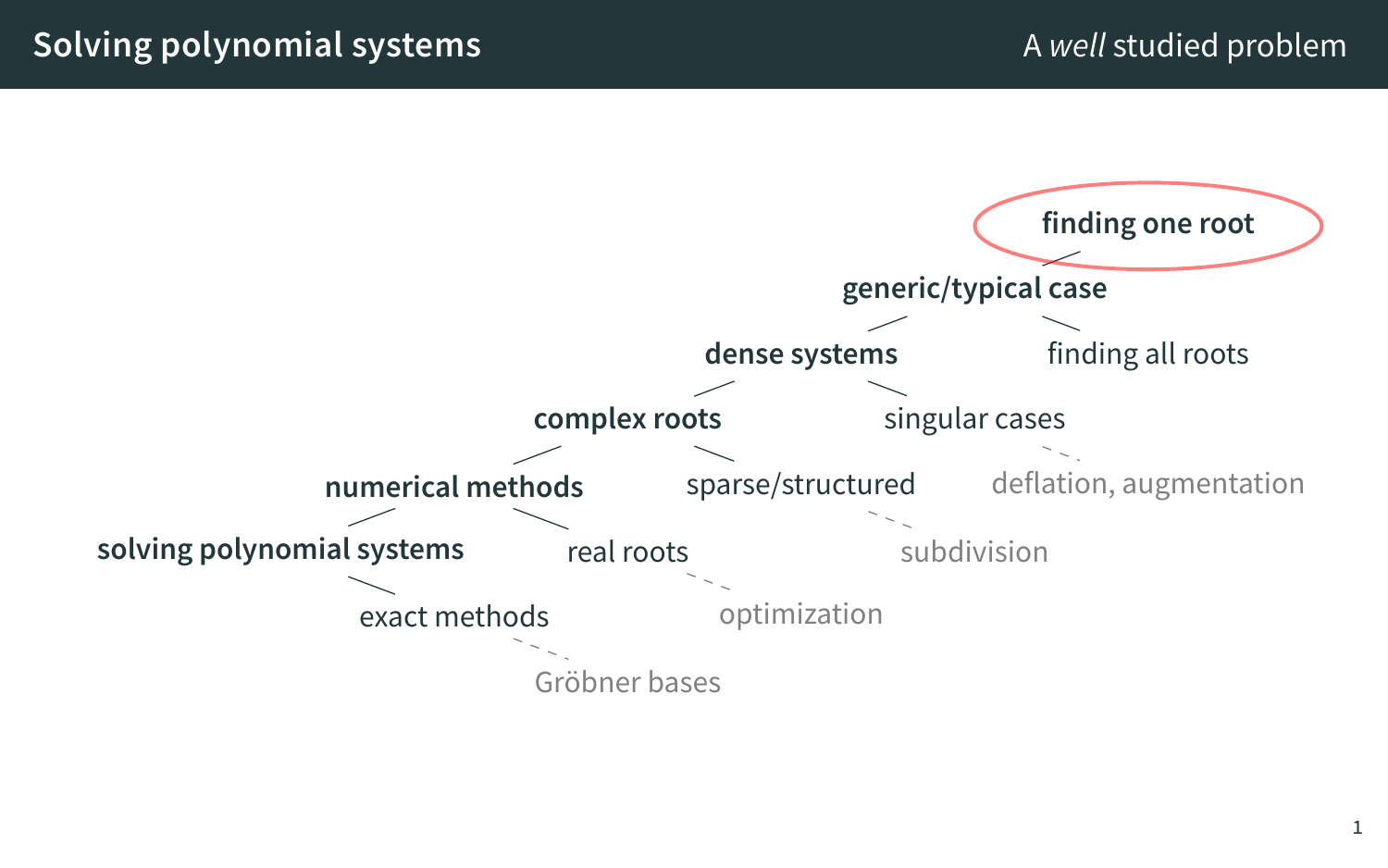#### **Bézout bound vs. input size**

*n* polynomial equations *n* variables, degree *D*

| degree    | input size                                      | #roots  |
|-----------|-------------------------------------------------|---------|
| D         | $n\binom{D+n}{n}$                               | $D^n$   |
| 2         | $\sim \frac{1}{2} n^3$                          | $2^n$   |
| n         | $\sim \frac{1}{\sqrt{\pi}} n^{\frac{1}{2}} 4^n$ | $n^n$   |
| $l \gg n$ | $\sim \frac{1}{(n-1)!}D^n$                      | $D^{n}$ |

#### **#roots** *≫* **input size**

To compute a single root, do we have to pay for #roots?

#### **Exact computation**

Having one root is having them all (generically).

#### **Numerical computation**

One may approximate one root disregarding the others.

#### **Polynomial complexity?**

Maybe, but only with numerical methods.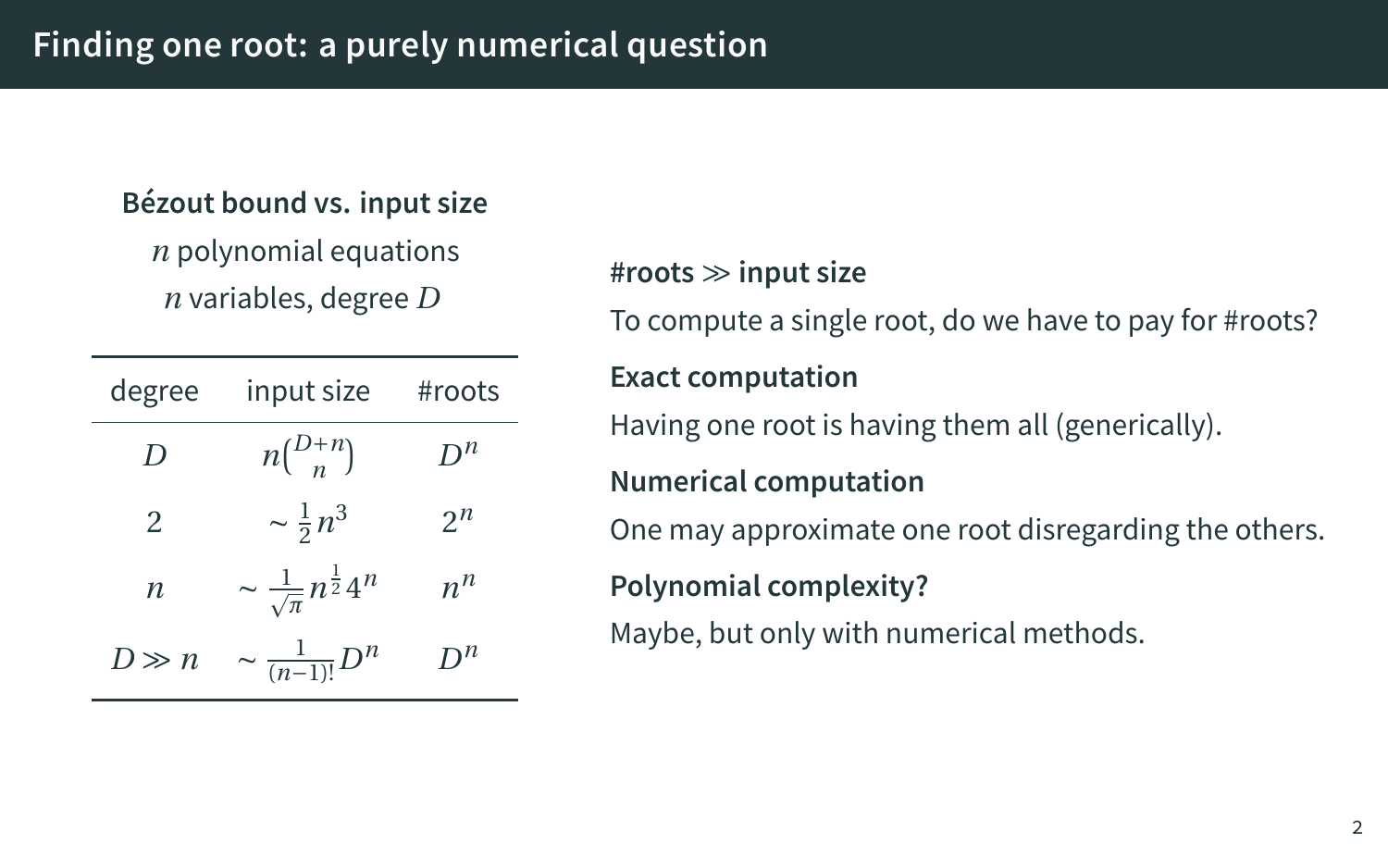"Can a zero of *n* complex polynomial equations in *n* unknowns be found approximately, on the average, in polynomial time with a uniform algorithm?" *— S. Smale, 1998*

**approximate root** A point from which Newton's iteration converges quadratically. **polynomial time** with respect to the input size.

**on the average** with respect to some input distribution.

**uniform algorithm** A Blum–Shub–Smale machine (a.k.a. real random access machine):

- registers store exact real numbers,
- unit cost arithmetic operations,
- branching on positivity testing.

Infinite precision?! Yes, but we still have to deal with stability issues. The model is very relevant for this problem.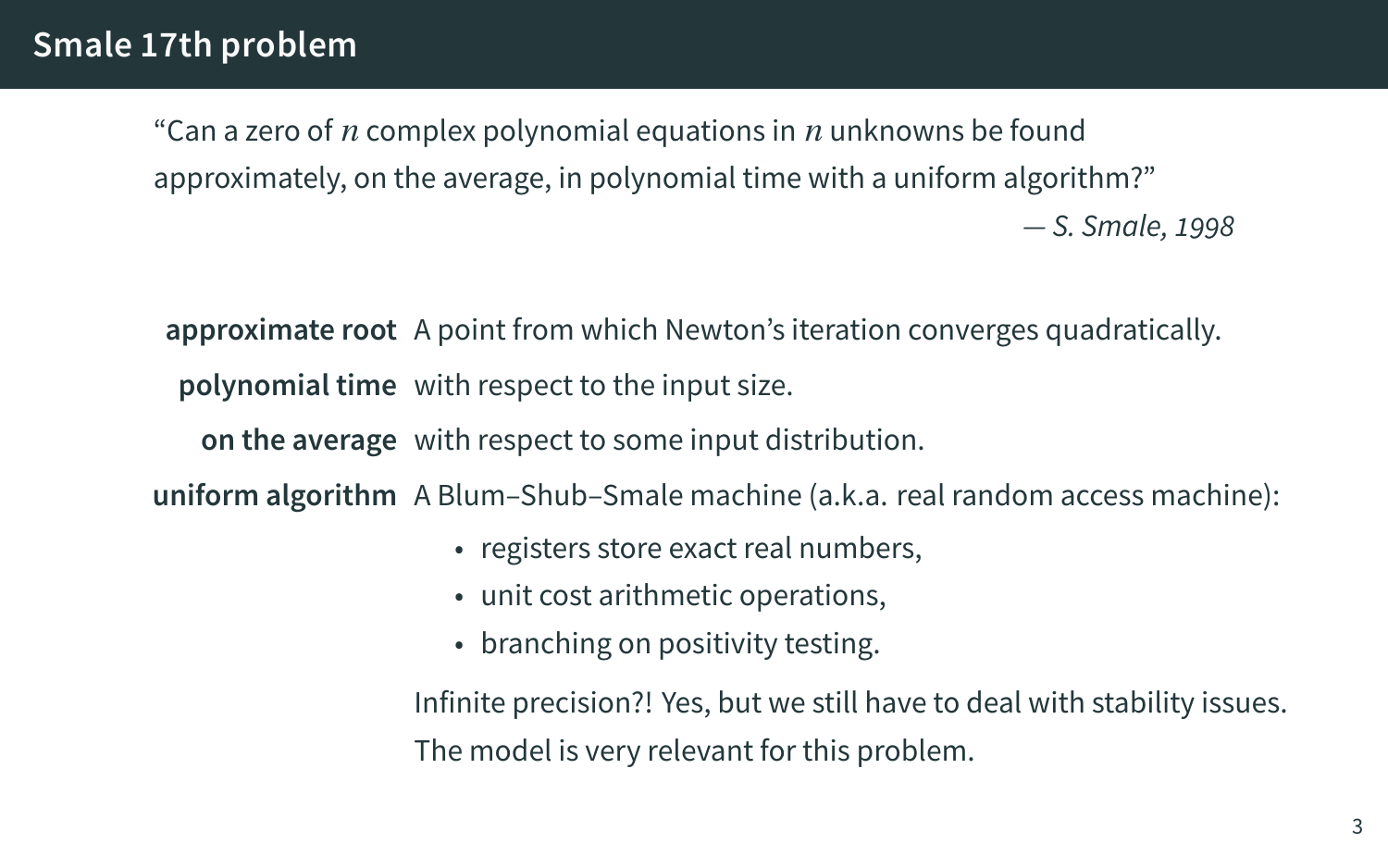## **Another brick in the wall**

## Problem solved!

|                                     | Shub, Smale (1990s) Quantitative theory of Newton's iteration                                                   |  |
|-------------------------------------|-----------------------------------------------------------------------------------------------------------------|--|
|                                     | Complexity of numerical continuation                                                                            |  |
| Beltrán, Pardo (2009) Randomization |                                                                                                                 |  |
|                                     | Bürgisser, Cucker (2011) Deterministic polynomial average time when $D \ll n$ or $D \gg n$<br>Smoothed analysis |  |
|                                     | Lairez (2017) Derandomization                                                                                   |  |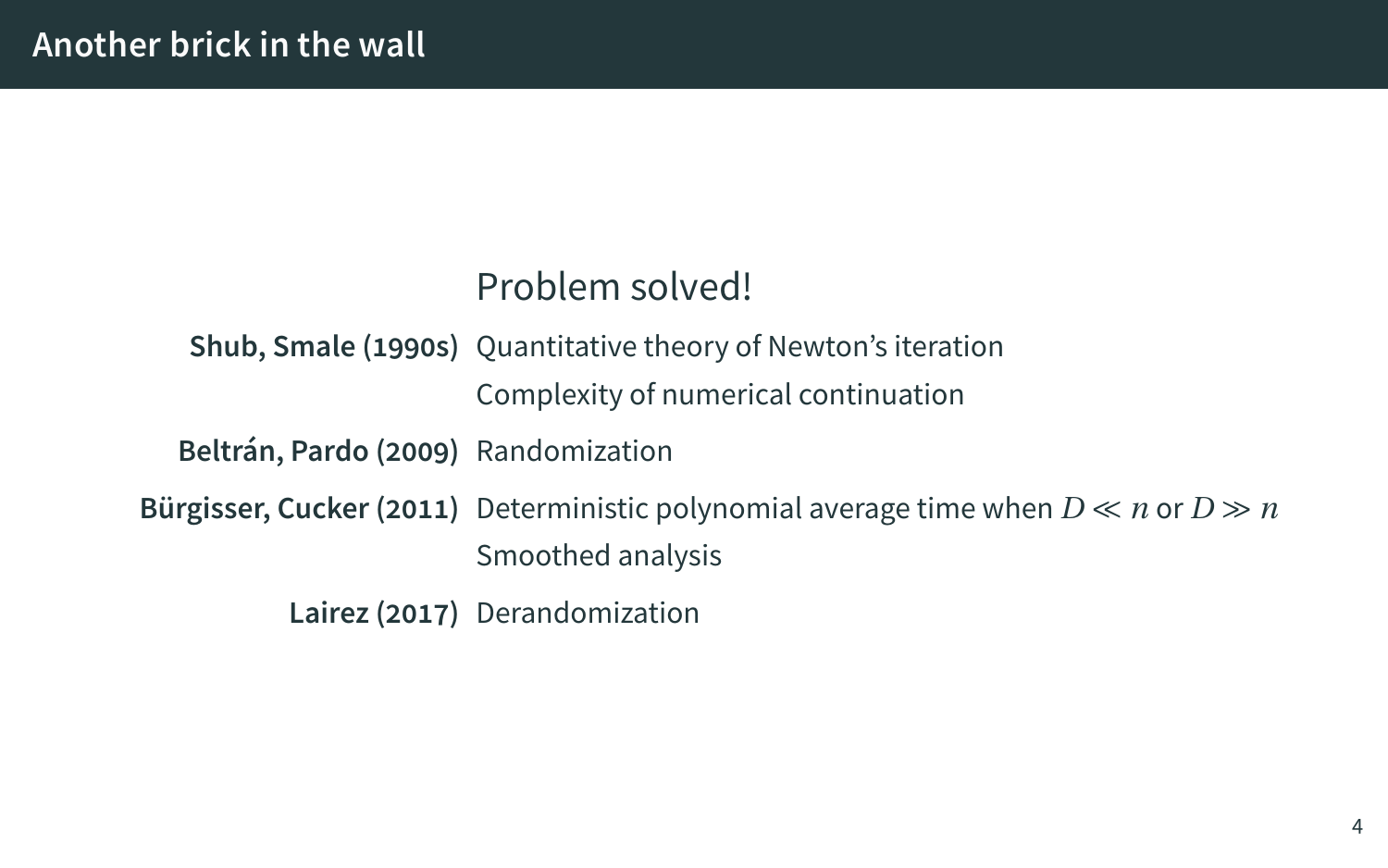**Numerical continuation**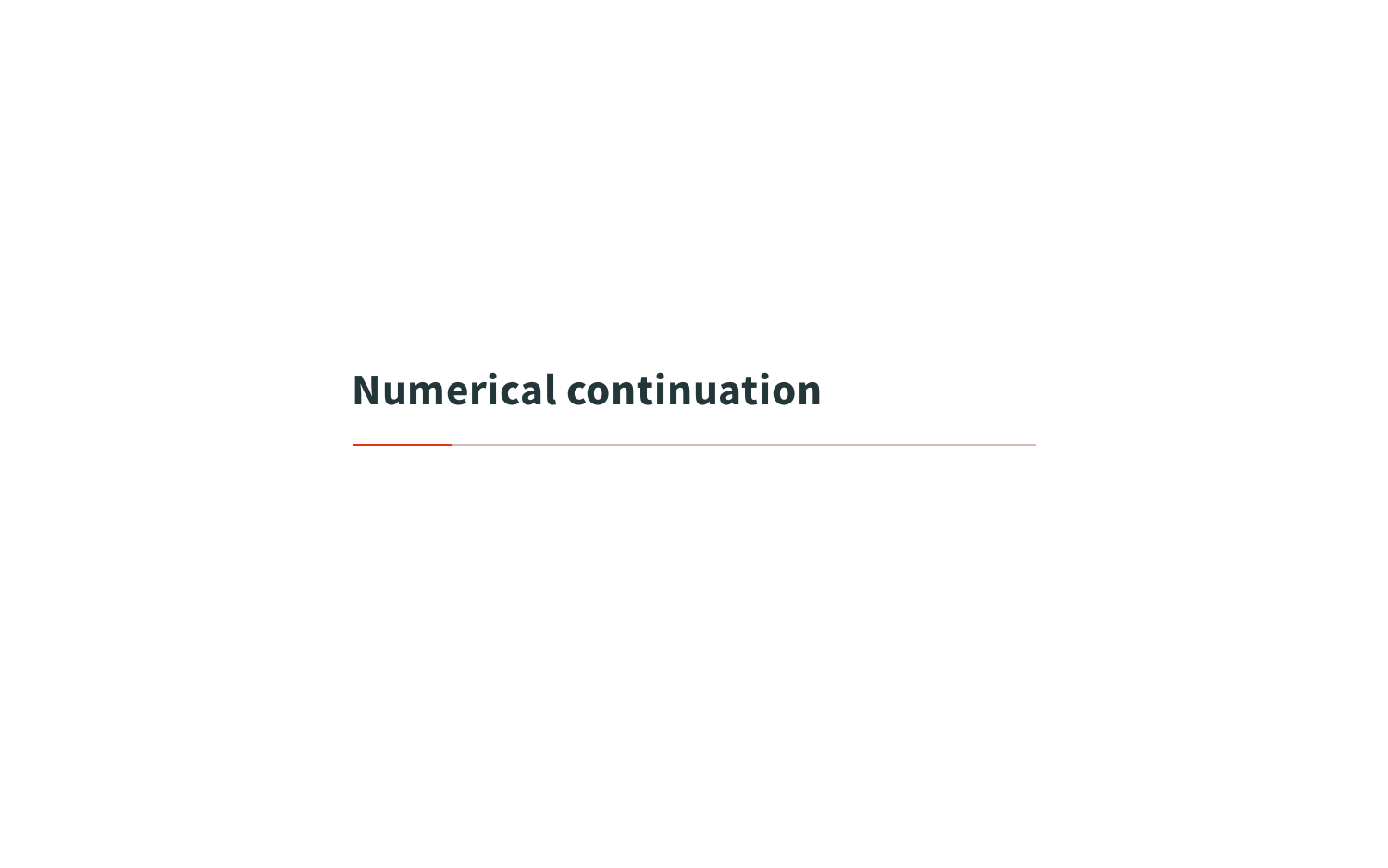

 $F: \mathbb{C}^n \to \mathbb{C}^n$  a polynomial map,

$$
z_{k+1} = z_k - \mathbf{d}_{z_k} F^{-1} \cdot F(z_k).
$$

- Convergerges quadratically fast close to a regular root.
- May diverge on a open set of initial point.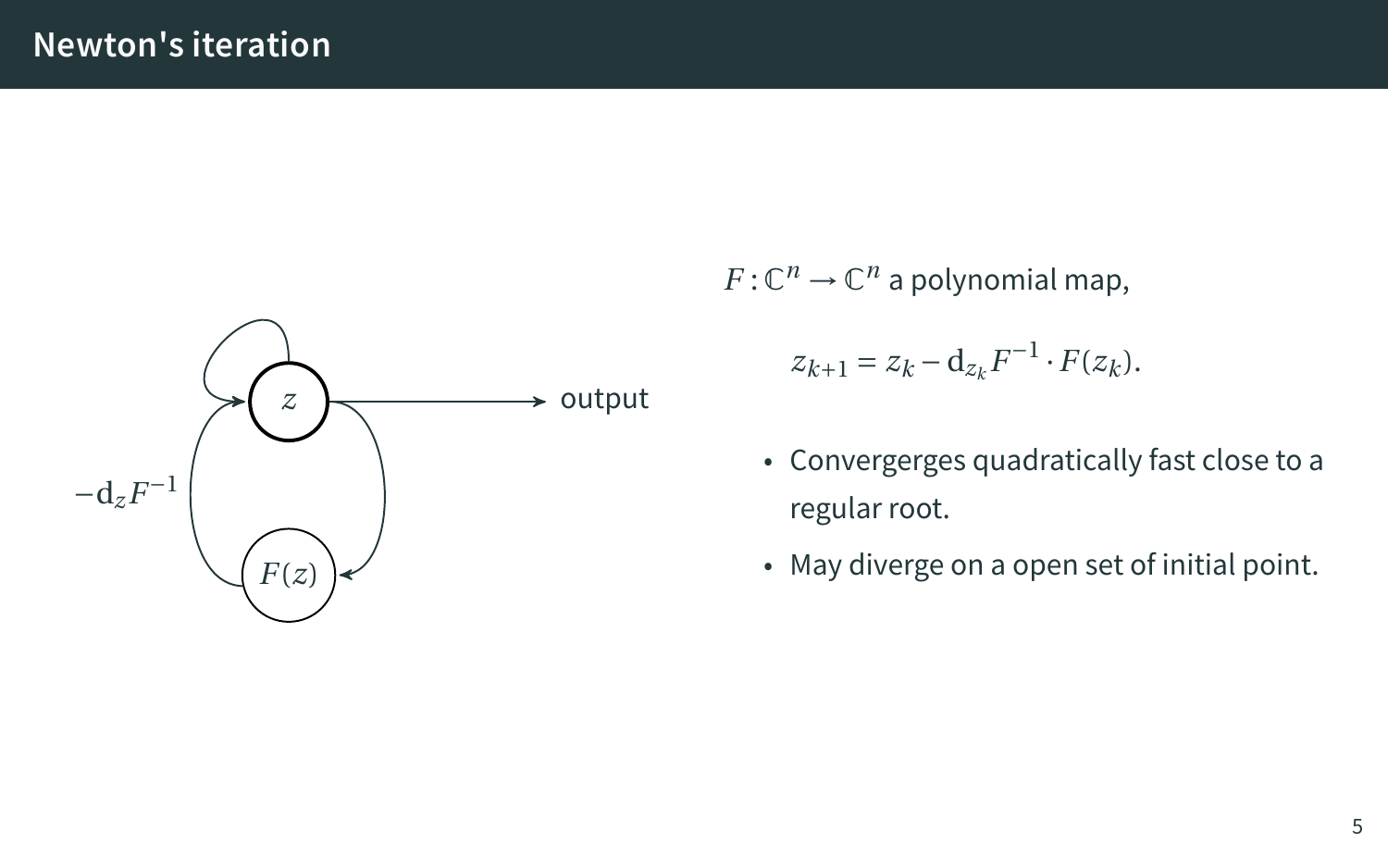#### **The geometry of the basins of attraction is complex...**



Convergence of Newton's iteration for the polynomial  $z^3 - 2z + 2$ . In red, the points from which Newton's iteration do not converge.

(Picture by Henning Makholm.)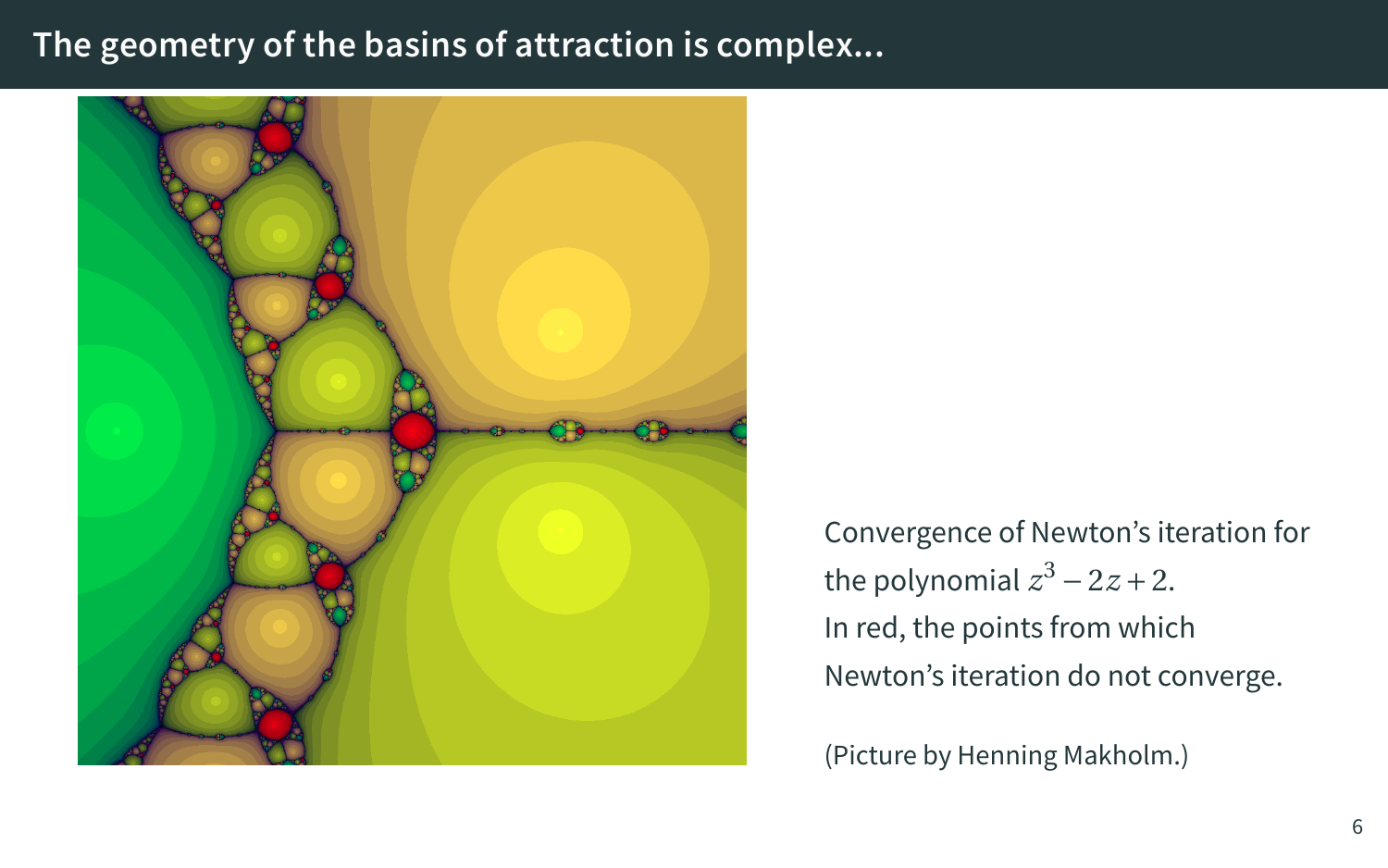# **... but we can give sufficient conditions Smale (1986)** Smale (1986)

*γ***-Theorem**

$$
-7\\
$$

 $\gamma$ (*F*, *x*)  $\triangleq$  sup

 $F:\mathbb{C}^n\to\mathbb{C}^n$ , a polynomial map.

*k>*1  $\big\|$ 1

If  $F(\zeta) = 0$  and  $||z - \zeta|| \gamma(F, \zeta) \leq \frac{3 - \sqrt{7}}{2}$ 

 $\left\| \text{Newton}^{(k)}(z) - \zeta \right\| \leq 2^{1-2^k}.$ 

 $\frac{1}{k!} d_x F^{-1} \cdot d_x^k F$ 

1 *k−*1 .

 $\frac{2}{2}$  then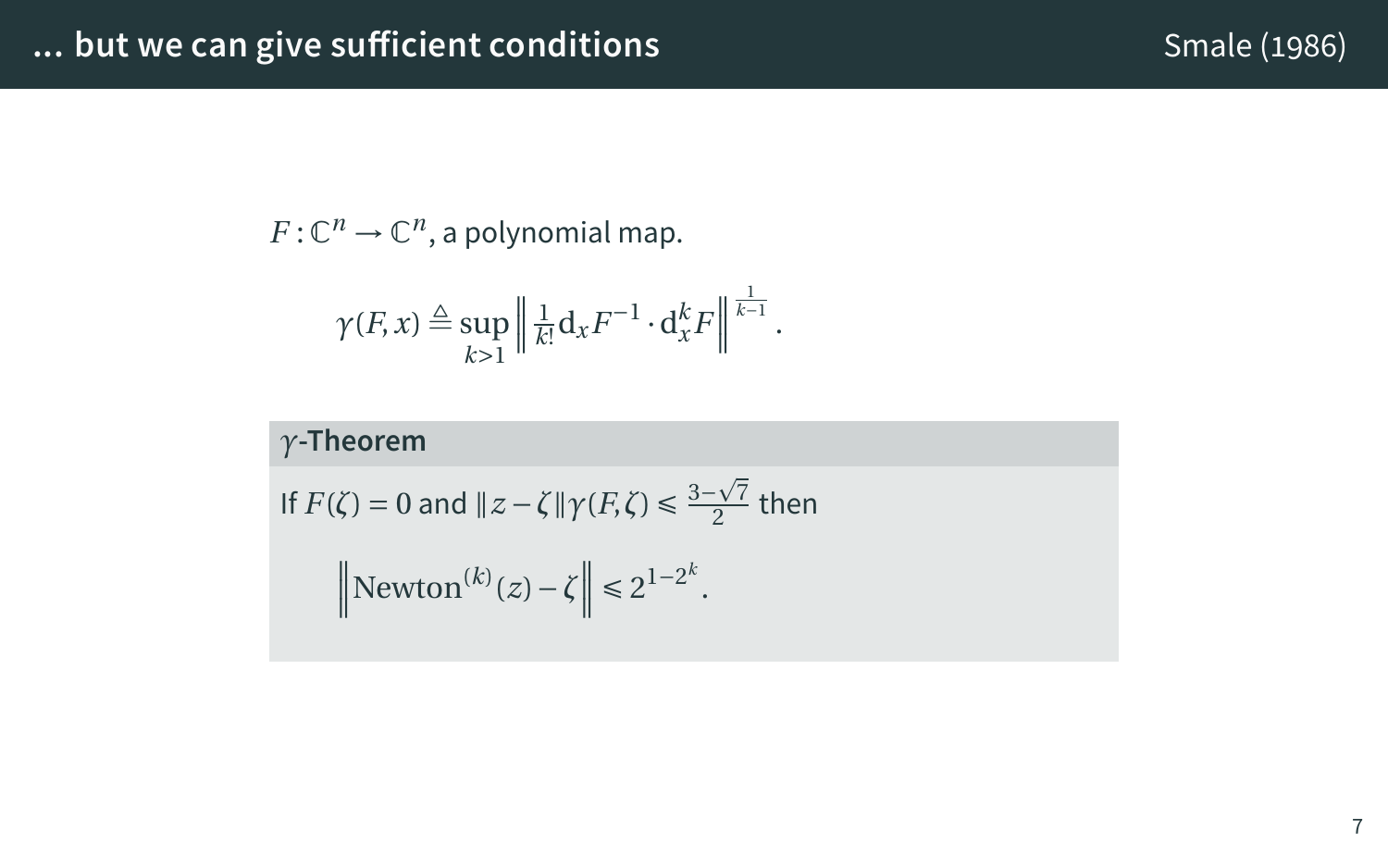### **Numerical continuation**



 $F_t: \mathbb{C}^n \to \mathbb{C}^n$  a polynomial system depending continuously on  $t \in [0, 1]$ ;  $z_0$  a root of  $F_0$ .

$$
z_{k+1} = z_k - \mathbf{d}_{z_k} F_{t_k}^{\dagger} \cdot F_{t_k}(z_k)
$$
  

$$
t_{k+1} = t_k + \delta t_k
$$

- Solves any generic system
- How to set the step size  $\delta t$ ?
- How to choose the start system  $F_0$ ?
- How to choose a path?
- How many steps do we need to go from  $F_0$  to  $F_1$ ?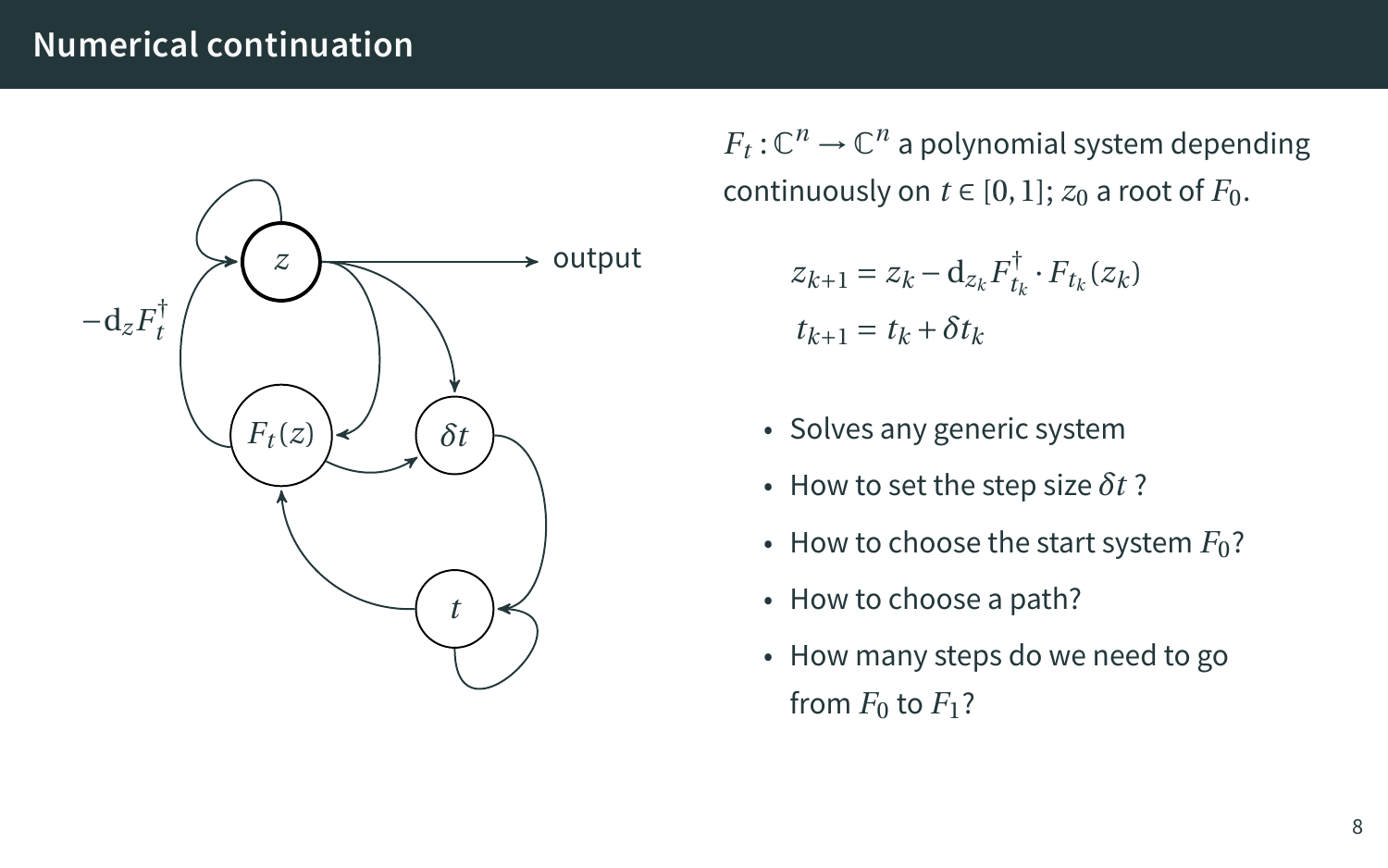#### **Condition number of a root** and a condition of a corner stone and a corner stone and a corner stone and a corner stone

- $H$  the space of homogeneous polynomial systems of *n* equations of degree *D* in  $n+1$  variables, embedded with some Hermitian norm that is invariant under unitary change of variables.
	- *F* a polynomial system in  $\mathcal{H}$
	- $z$  a root of  $F$  in  $\mathbb{P}^n$

$$
\mu(F, z) = \sup \frac{d_{\mathbb{P}}(z, z')}{\|F' - F\|} \quad \text{with } F' \sim F \text{ and } F'(z') = 0
$$

$$
= \left\| (\mathrm{d}_{z} F)^{\dagger} \right\| = \frac{1}{\text{least singular value of } \mathrm{d}_{z} F}
$$

$$
\approx \sup \frac{1}{\|F - F'\|} \quad \text{where } z \text{ is a singular root of } F'
$$

$$
\geq 2D^{-\frac{3}{2}} \gamma_{\text{proj}}(F, z).
$$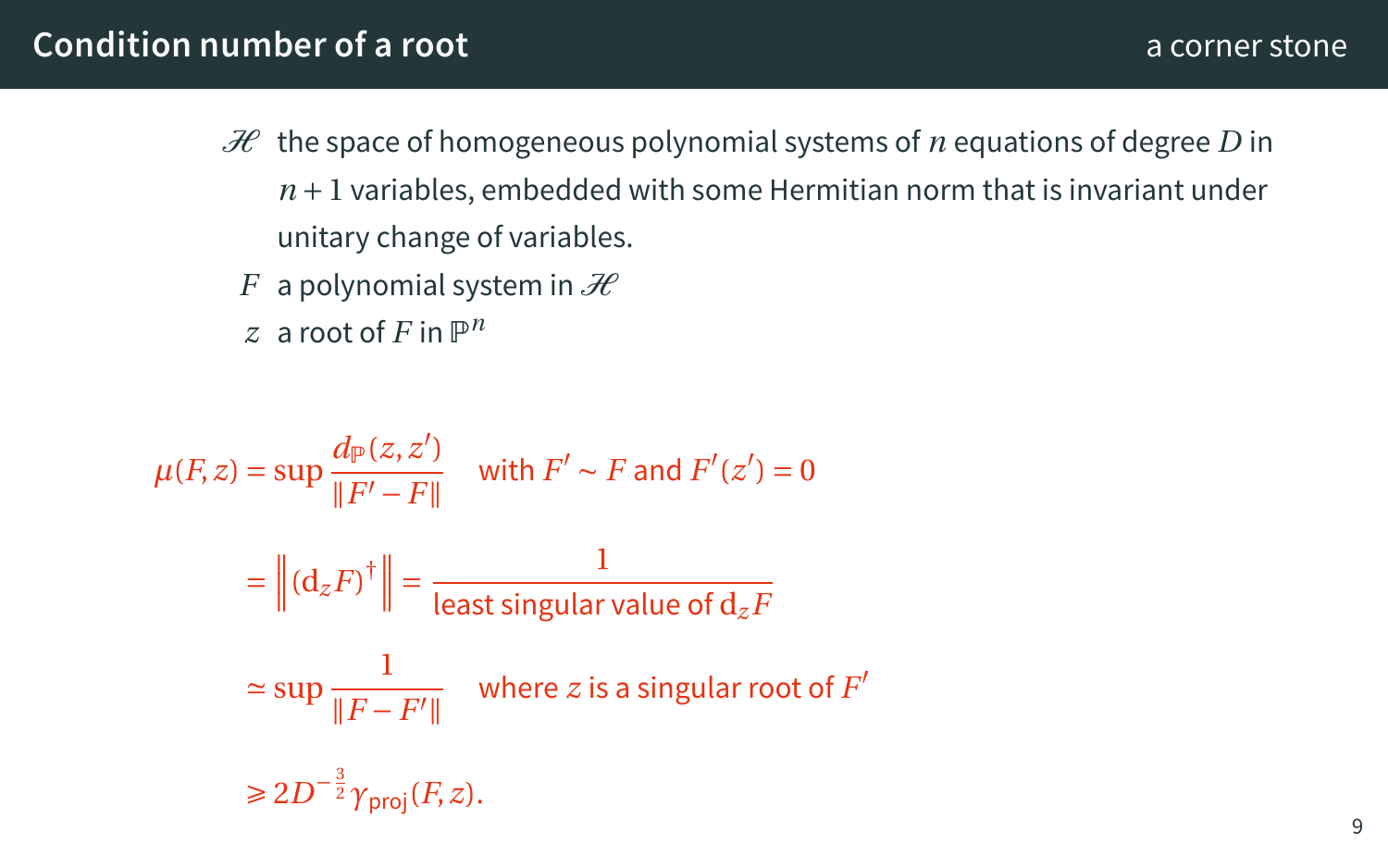## **Complexity of numerical computation** Choosing the step size  $F_t = 0$ <sup> $\dot{ }$ </sup> *ζ z*  $F_{t+\delta t} = 0$ *ζ ′ z ′*  $\sqrt{k}$  Newton's iteration  $W$ e have  $d(\zeta, \zeta') \lesssim \mu(F_t, \zeta) \|\dot{F}_t\| \delta t.$ We need  $d(z,\zeta')\lesssim -\frac{1}{\sqrt{3}}$  $D^{\frac{3}{2}}\mu(F_{t+\delta t}, \zeta')$ . It suffices that  $\delta t$   $\lesssim$   $-\frac{1}{\sqrt[3]{3}}$  $\frac{1}{D^{\frac{3}{2}}\mu(F_t,\zeta)^2}$ . **Theorem (Shub 2009)**

One can compute an approximate root of  $F_1$  given an approximate root of  $F_0$  with

#steps 
$$
\leq 136D^{\frac{3}{2}} \int_0^1 \mu(F_t, \zeta_t)^2 \|\dot{F}_t\| dt
$$
.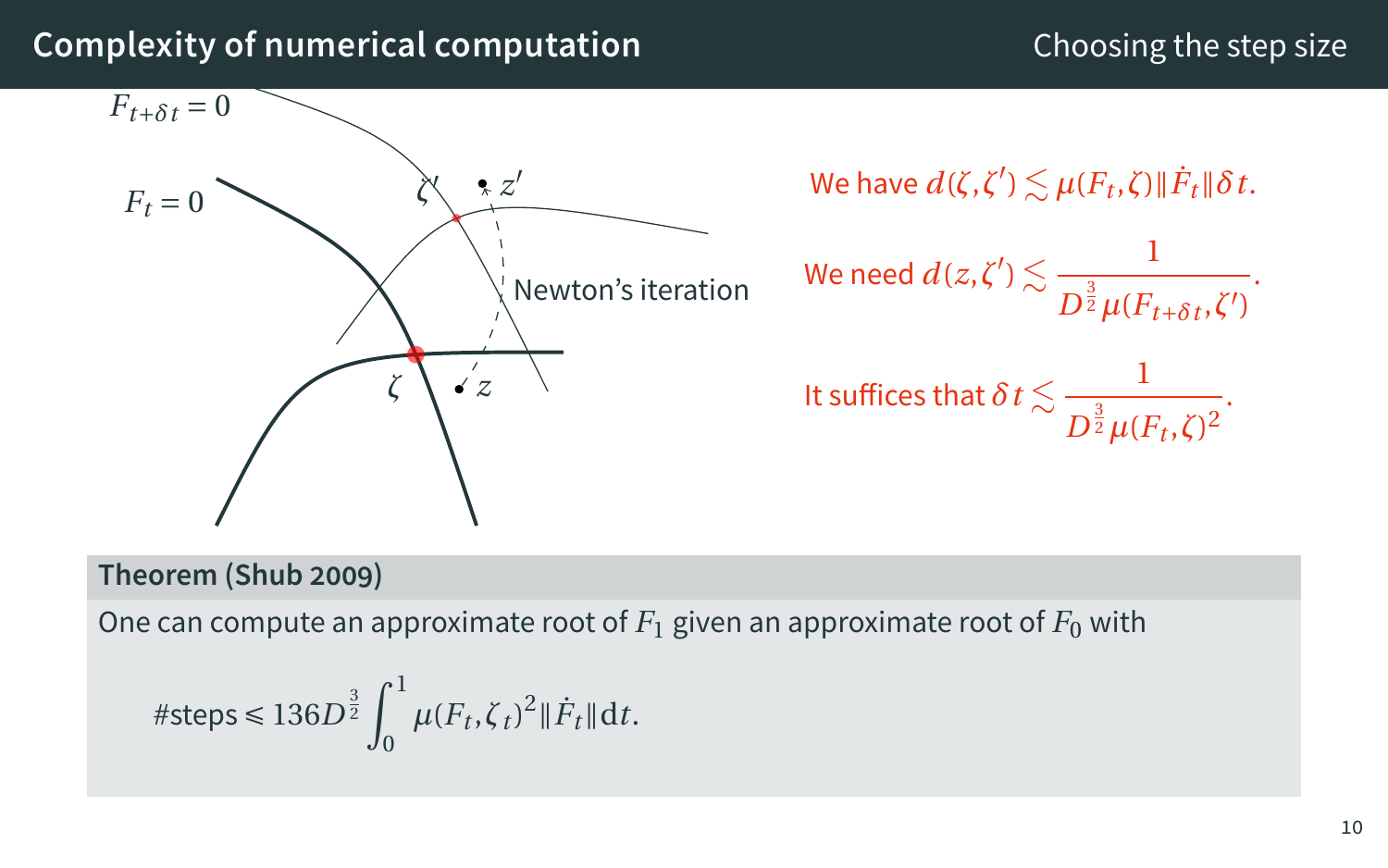**linear interpolation**  $F_t = tF_1 + (1-t)F_0$ 

**a better path?** We can imagine the notion of adaptative path, but it is difficult to make it works.

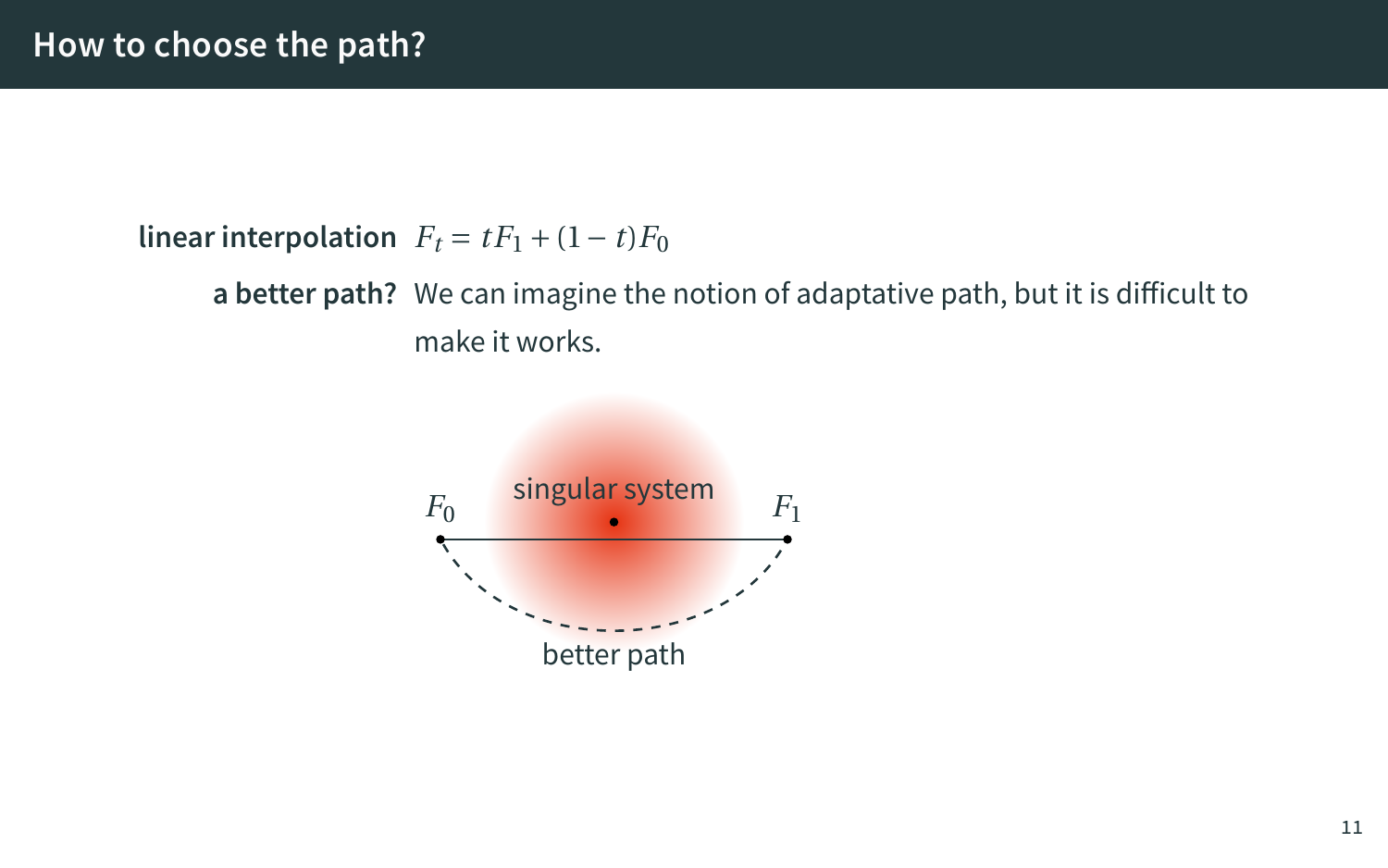### **How to choose the start system?** Deterministic start systems

- **difficulty** It is not enough to control the conditioning of the start system, we need a grasp on what happen along the continuation path.
	- A  $\{x_i = 0, 1 \le i \le n \}$  (homogeneized in degree *D*) with its root  $(0, \ldots, 0)$ . Works well when *D ≫ n* (Armentano, Beltrán, Bürgisser, Cucker, Shub 2016).
	- **B**  $\{x_i^D = 1, \quad 1 \le i \le n\}$ with its  $D^n$  roots. Works well when *D ≪ n* (Bürgisser, Cucker 2011).
	- **C**  $F(x_1,...,x_n) F(0,...,0) = 0$ with its root  $(0, \ldots, 0)$ .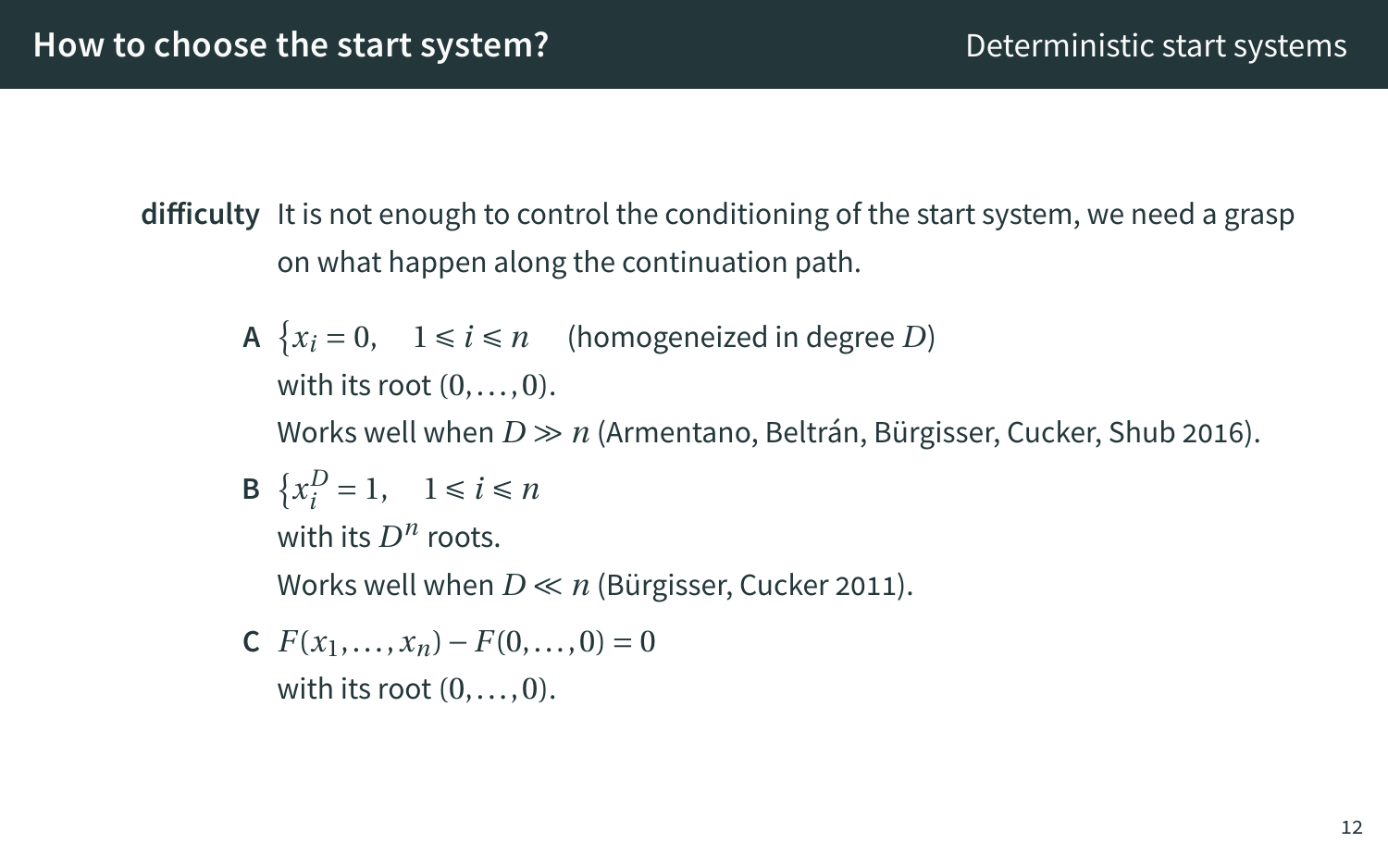**Randomization of the start system**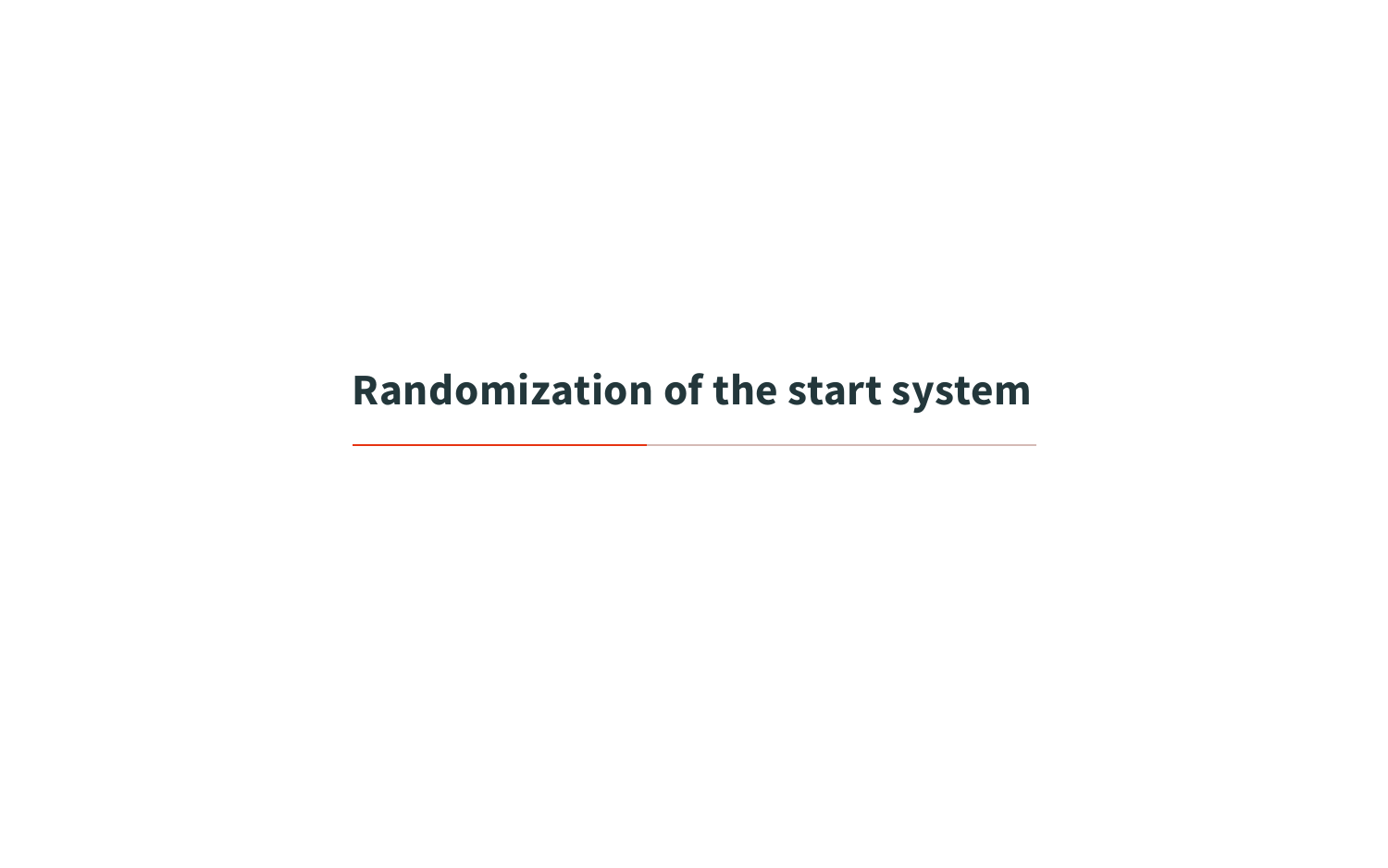## **A randomized start system**

### **Conditioning of a random system**

- *F ∈ H* , random polynomial system, uniformly distributed in S(*H* ).
- $\zeta$  a random root of  $F = 0$ , uniformly chosen among the  $D^n$  roots.

**Theorem (Beltrán, Pardo 2011; Bürgisser, Cucker 2011)**

 $E(\mu(F,\zeta)^2) \leq n \cdot \underbrace{\dim \mathcal{H}}_{\text{the input size}}$ 

• How to sample (*F*,*ζ*)? Chicken-and-egg problem?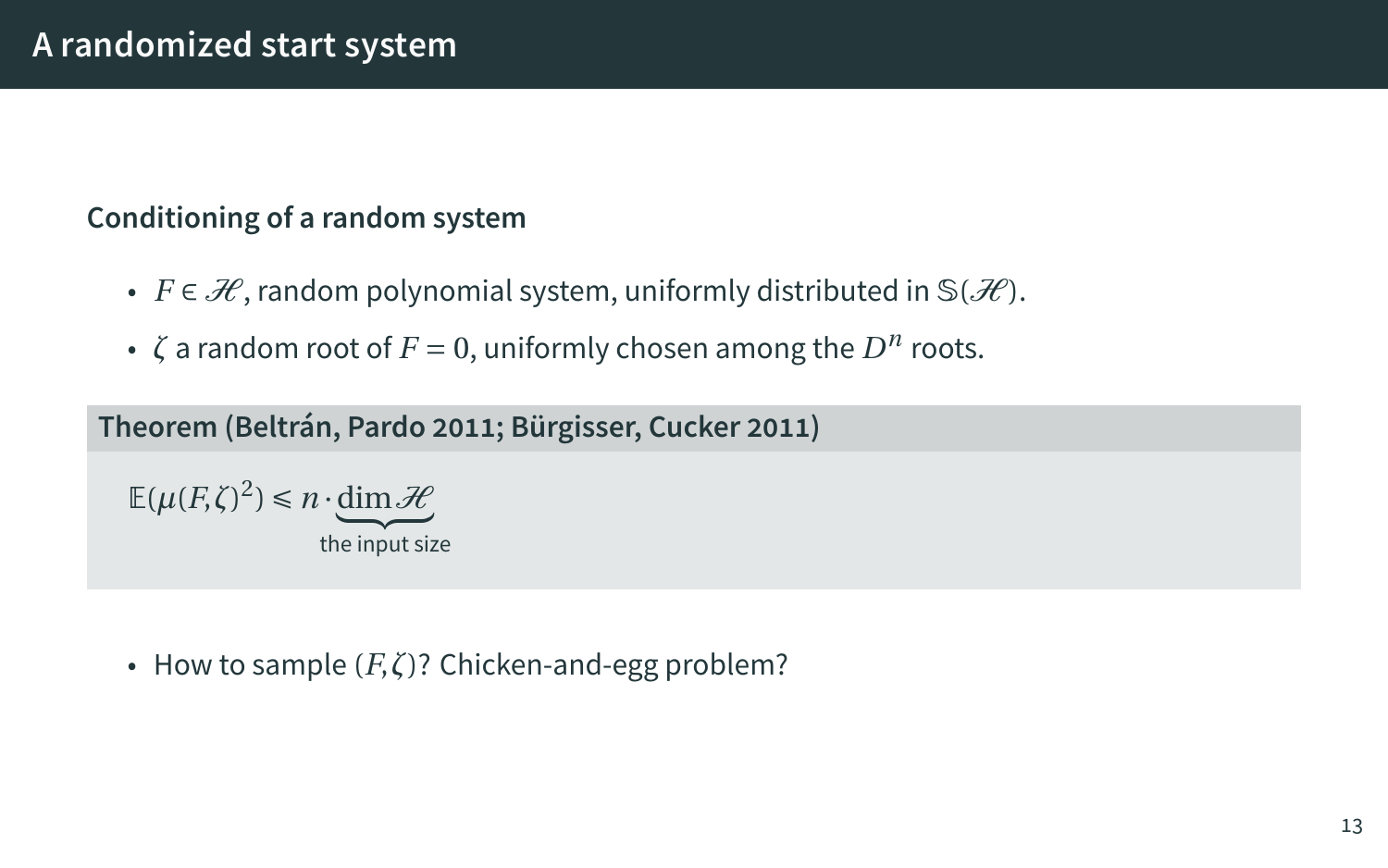## **Complexity of numerical continuation with random endpoints**

- $F_0, F_1$  random polynomial systems of norm 1, uniformly distributed.
	- *ζ*<sup>0</sup> a random root of *F*0, uniformly distributed.
	- *Ft* linear interpolation (normalized to have norm 1).
	- *ζ<sup>t</sup>* continuation of *ζ*0.

**lemma**  $\forall$ *t*,  $F_t$  is uniformly distributed and  $ζ_t$  is uniformly distributed among its roots.

#steps 
$$
\leq 136 D^{\frac{3}{2}} d_{\mathbb{S}}(F_0, F_1) \int_0^1 \mu(F_t, \zeta_t)^2 dt
$$
 (Shub 2009)  
\n
$$
\mathbb{E}[\#steps] \leq 136\pi D^{\frac{3}{2}} \mathbb{E} \left[ \int_0^1 \mu(F_t, \zeta_t)^2 dt \right]
$$
\n
$$
\leq 136\pi D^{\frac{3}{2}} \int_0^1 \mathbb{E} \left[ \mu(F_t, \zeta_t)^2 \right] dt
$$
 (Tonelli's theorem)  
\n $= \mathcal{O}\left( n D^{\frac{3}{2}} \text{ (input size)} \right)$  (Beltrán, Pardo 2011; Bürgisser, Cucker 2011)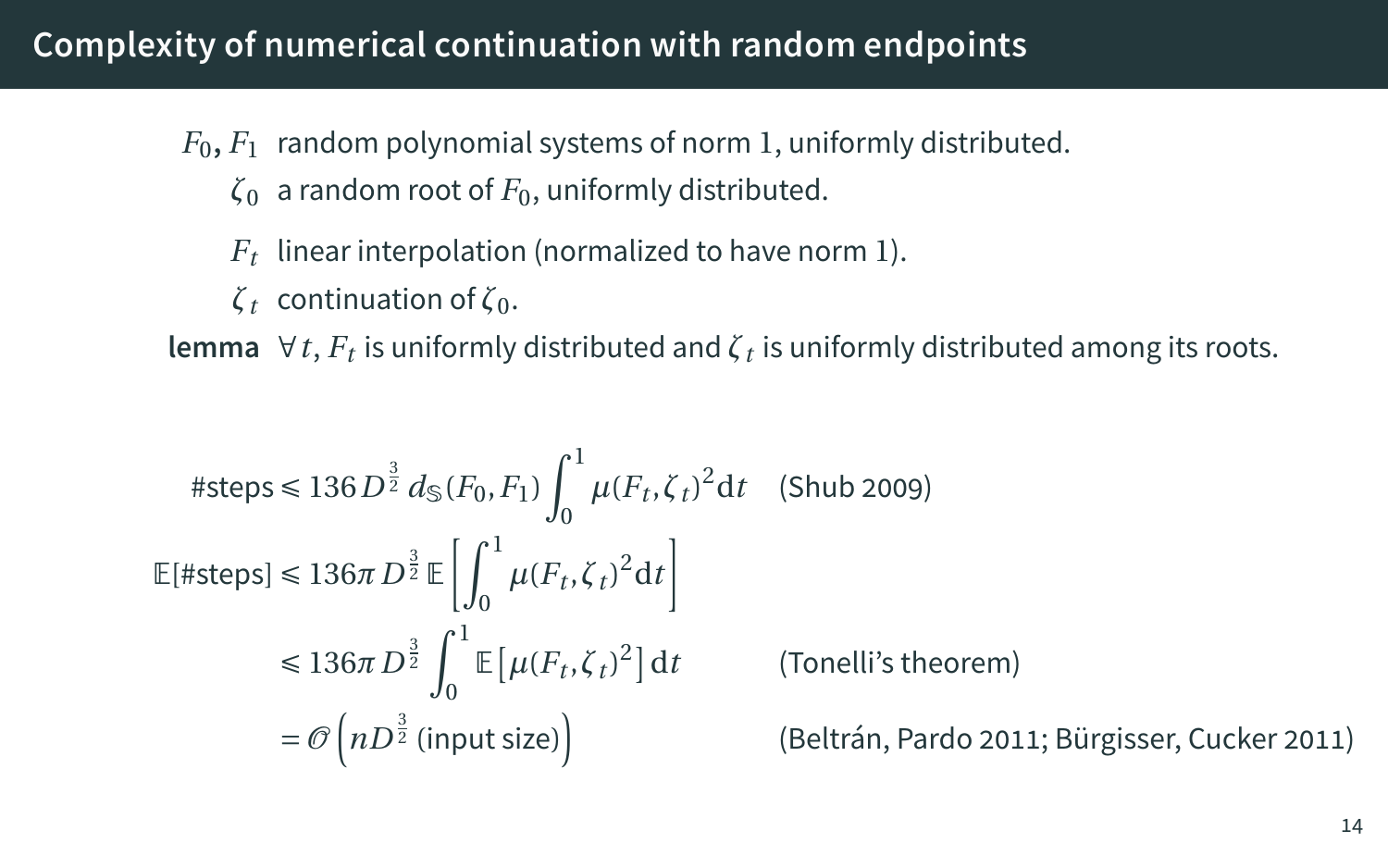### How to sample uniformly a random system and a root? Beltrán, Pardo (2009)

first try Sample  $\zeta \in \mathbb{P}^n$  uniformly,

sample *F* uniformly in {*F* s.t.  $F(\zeta) = 0$  and  $||F|| = 1$ }.

- *F* is not uniformly distributed.
- **BP method** Sample a *linear* system *L* uniformly,  $\mathsf{compute}\$  its unique root  $\zeta \in \mathbb{P}^n,$ sample *F* uniformly in  $\{F \text{ s.t. } F(\zeta) = 0, \ d_{\zeta} F = L \text{ and } ||F|| = 1\}.$ 
	- *F* and *ζ* are uniformly distributed.

Solves Smale's problem *with randomization*. Total average complexity  $\mathscr{O}\Big(nD^{\frac{3}{2}}(\text{input size})^2\Big).$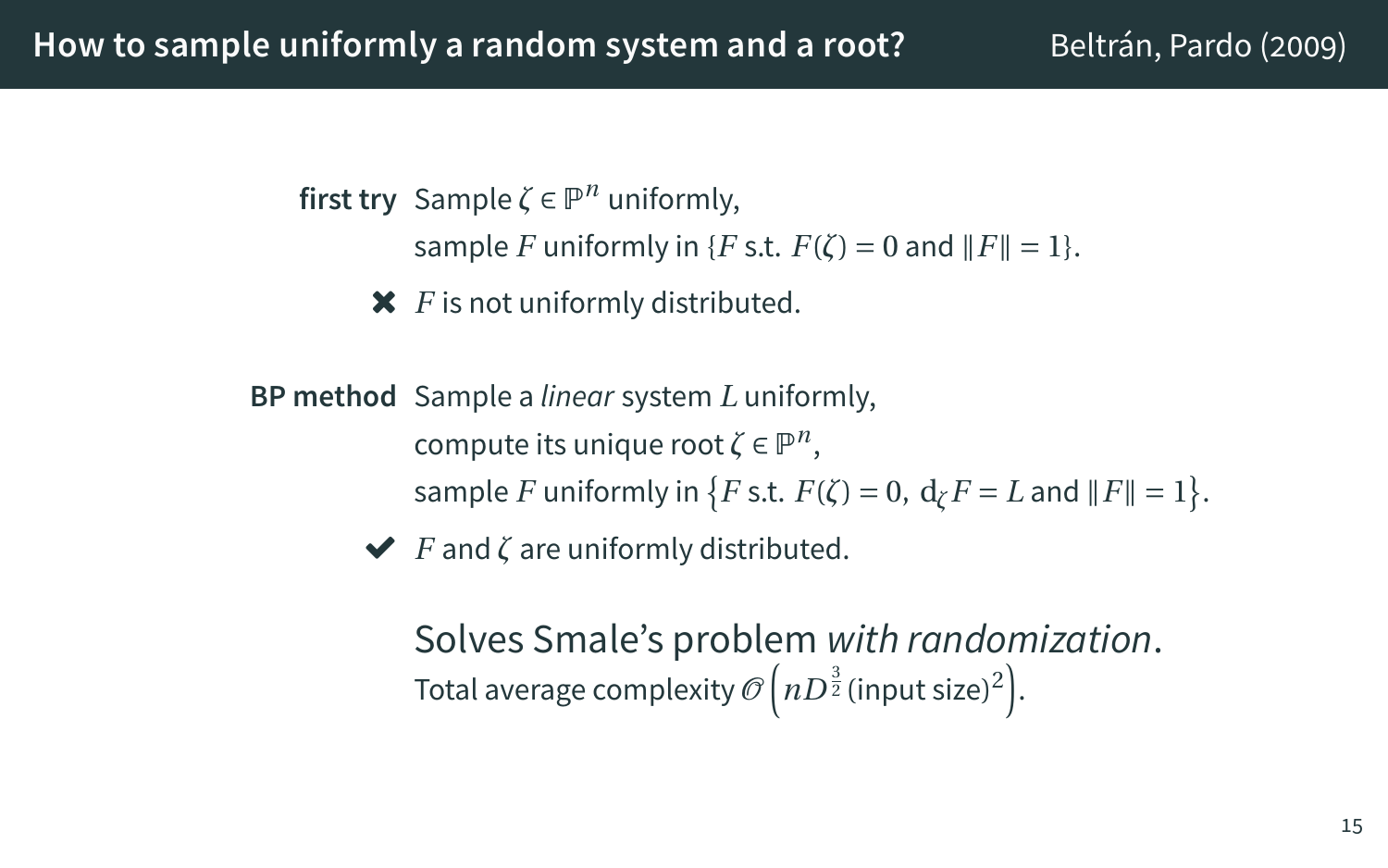**average analysis** gives little information on the complexity of solving *one* given system. **worst-case analysis** is irrelevant here (unbounded close to a system with a singular root). **smoothed analysis** bridges the gap and gives information on a single system *F* pertubed by a Gaussian noise  $\varepsilon$  of variance  $\sigma^2.$  This models an input data that is only approximate.

$$
\text{sup} \quad \mathbb{E} \quad \text{[cost of computing one root of } F + \varepsilon \text{]} = \mathcal{O}(\sigma^{-1} n D^{\frac{3}{2}} N^2).
$$
\n
$$
\text{average-case w.r.t. the noise}
$$
\n
$$
\text{worst-case}
$$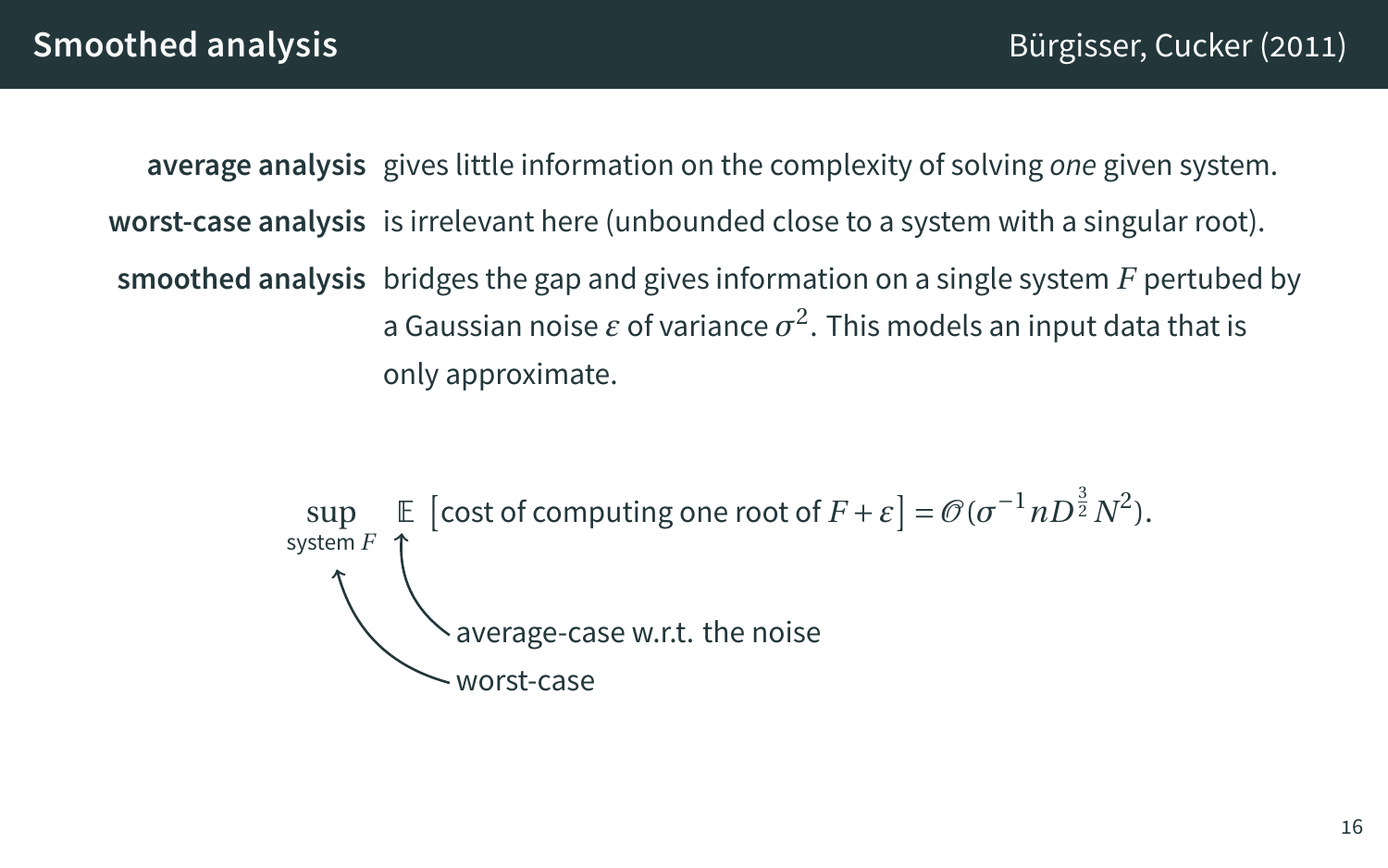**Derandomization**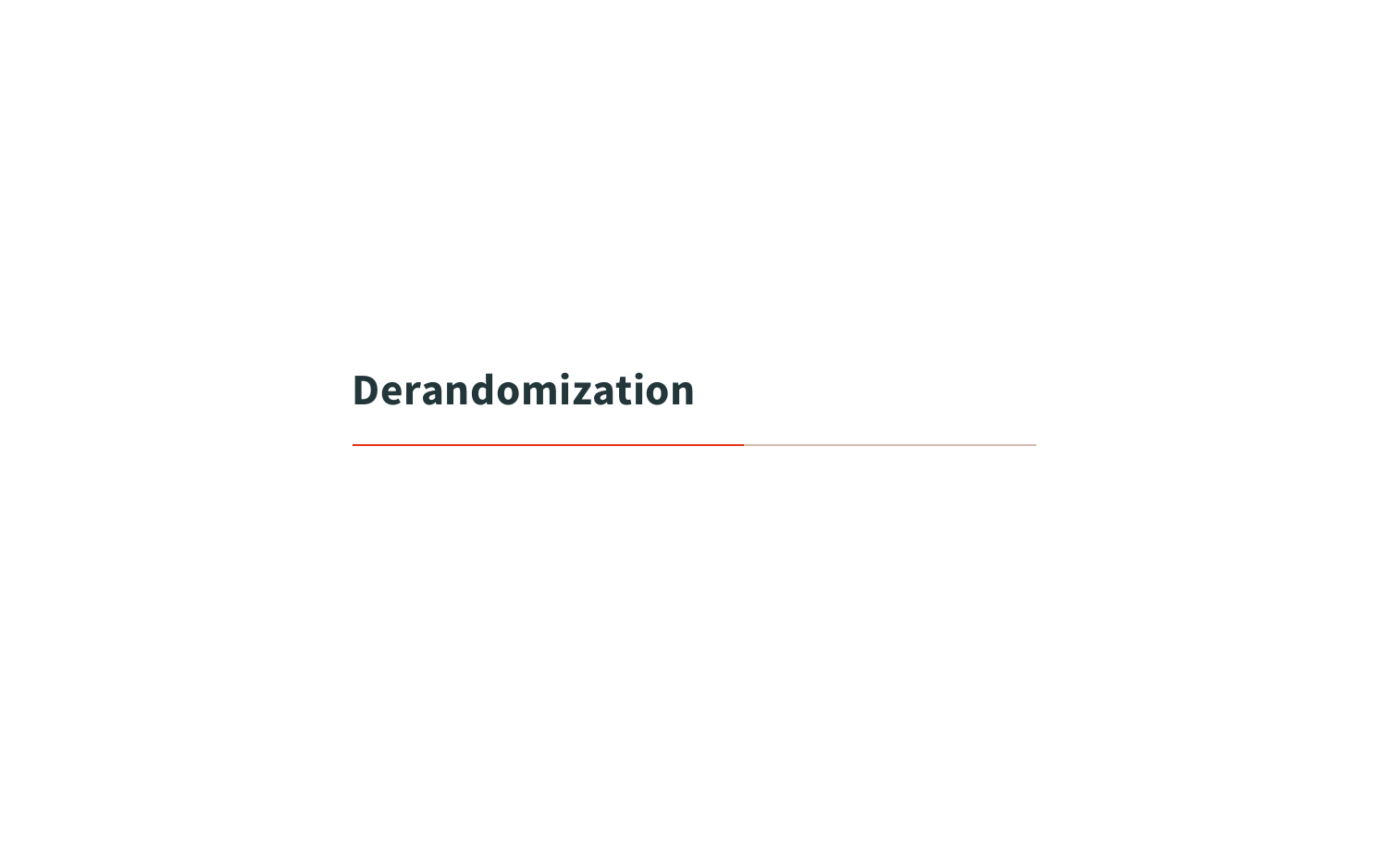*x*, a random uniformly distributed variable in [0, 1].



noise extraction

*x* = 0.60440256241808951611780812491046865052901974653159101332266788850000162102 0.6044025624180895161178081249104686 truncation

- The truncation is a random variable that is close to *x*.
- The noise is an independent from *x* and uniformly distributed in [0, 1].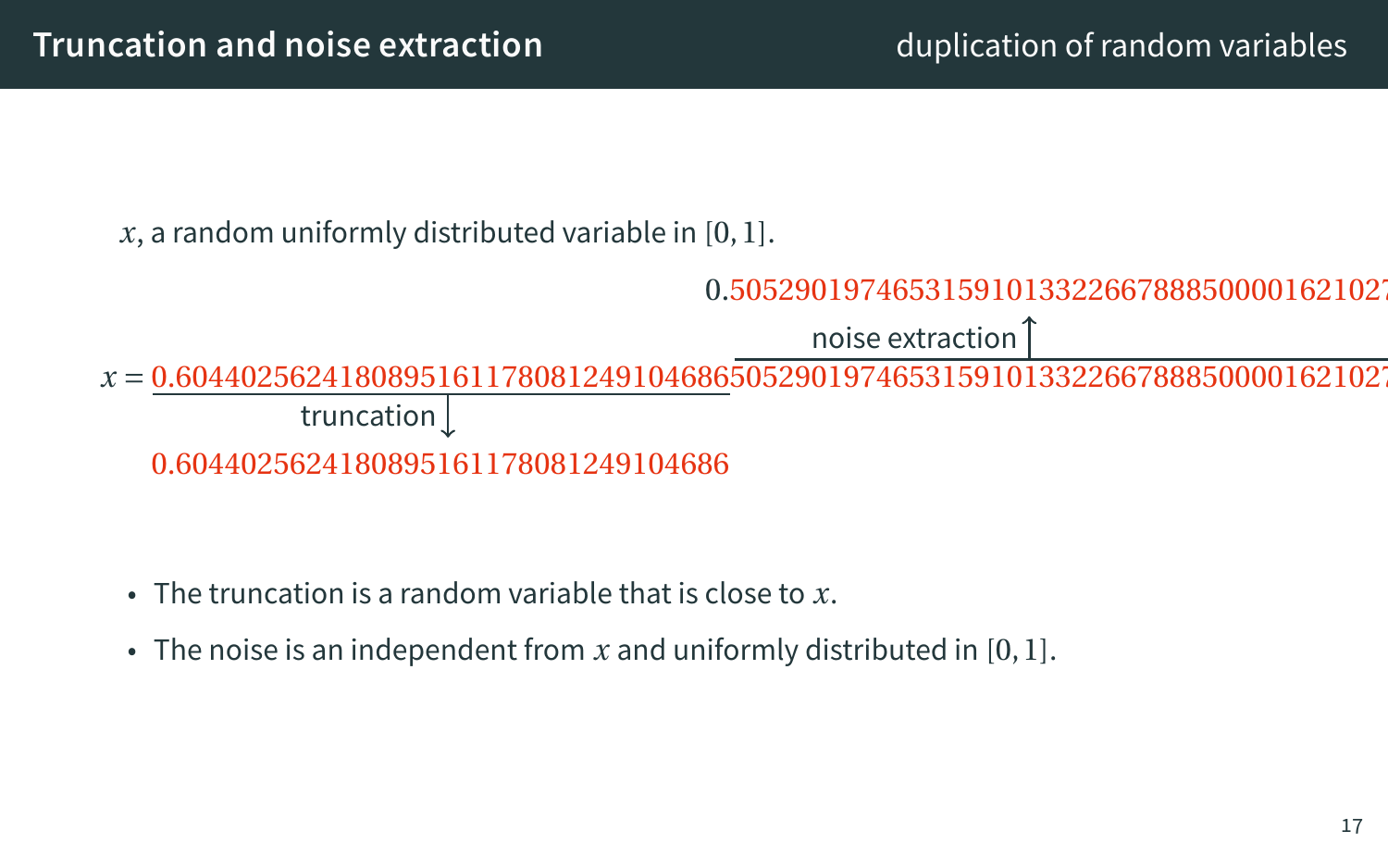## **Truncation and noise extraction on an odd-dimensional sphere**



- *S* is a measure preserving map due to Sibuya (1962).
- The noise is *nearly* uniformly distributed and *nearly* independent from the truncation.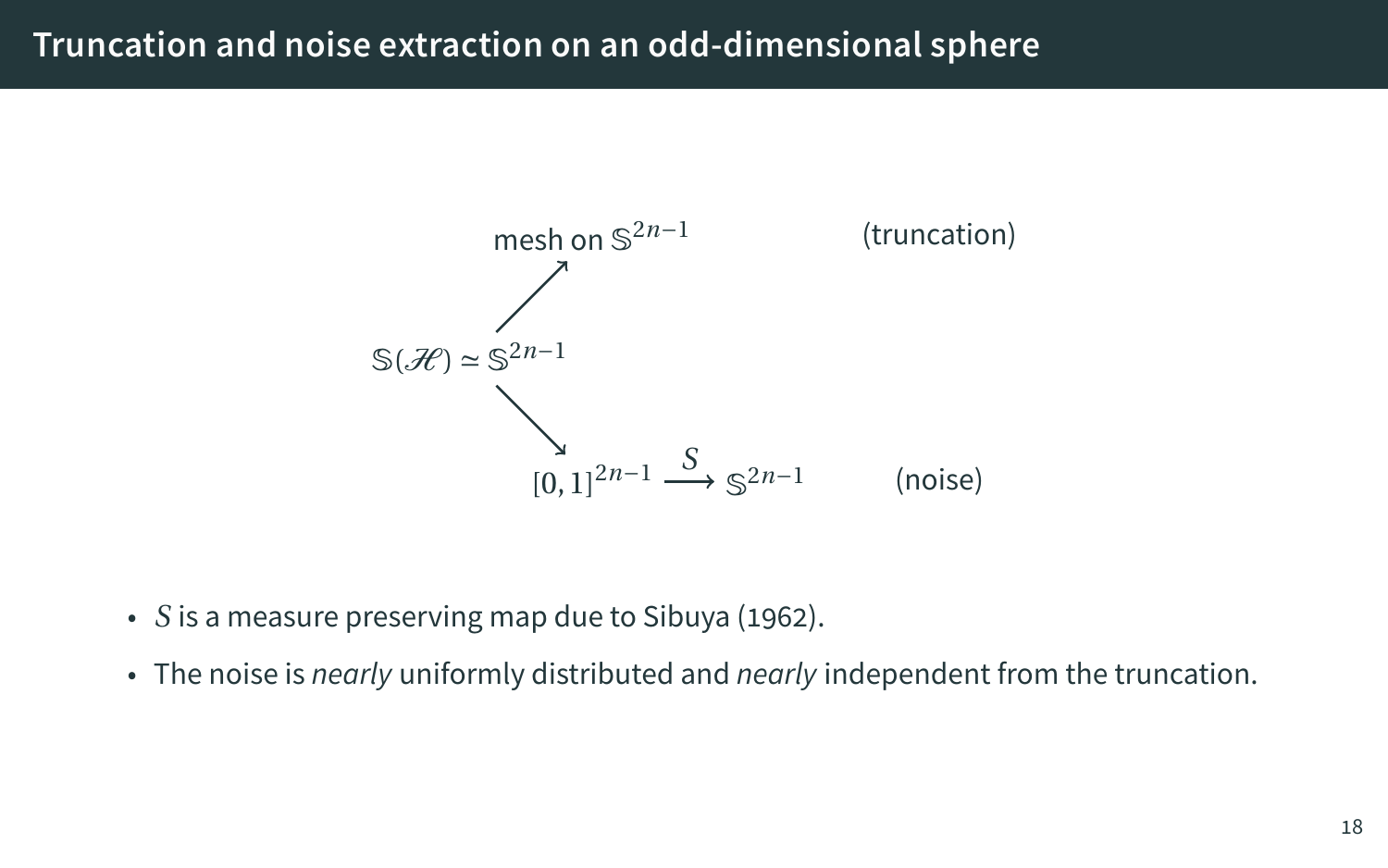### **Derandomization**



Solves Smale's problem with a *deterministic algorithm*. Randomness is in Smale's question from its very formulation asking for an average analysis.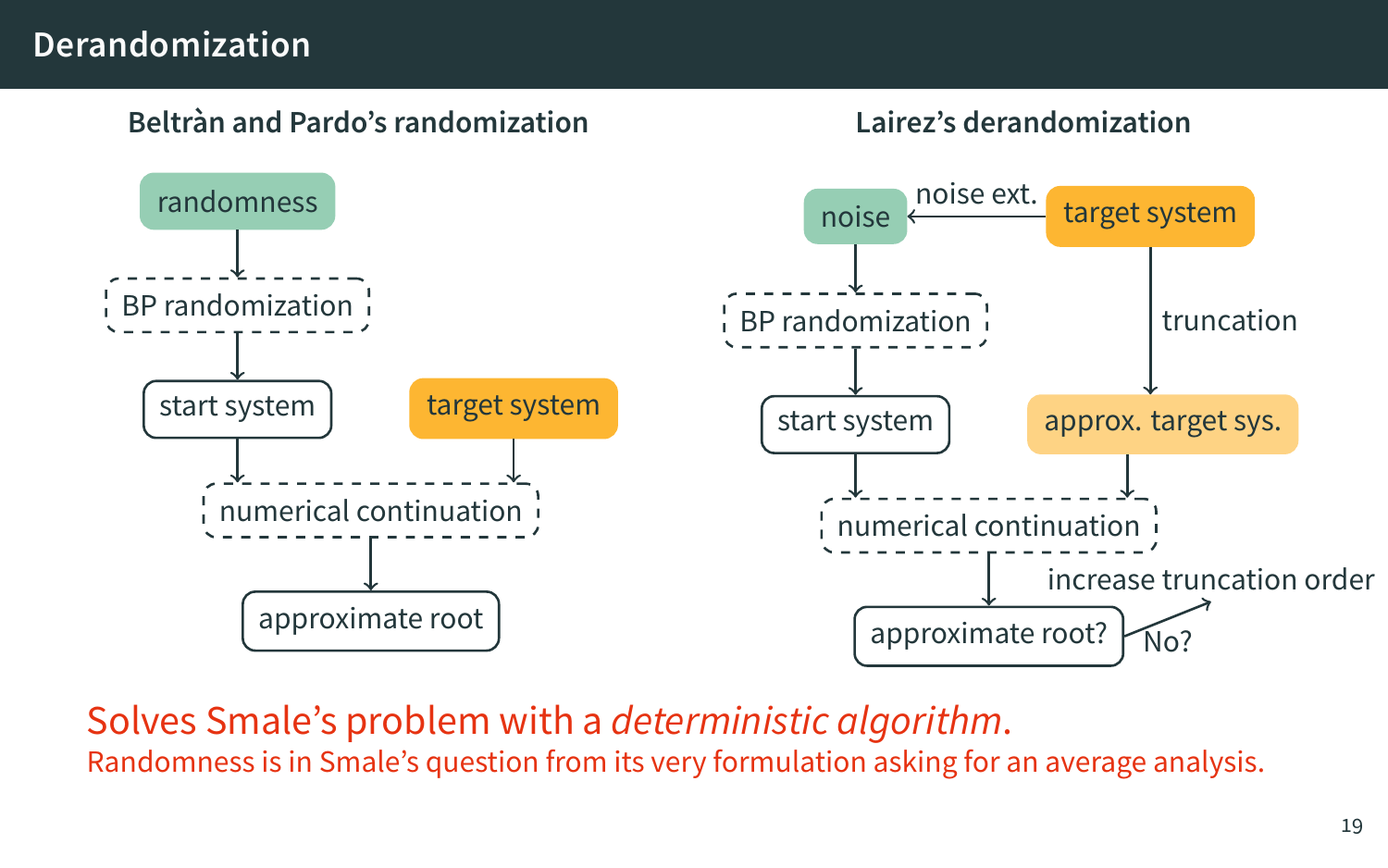**Beyond Smale's problem**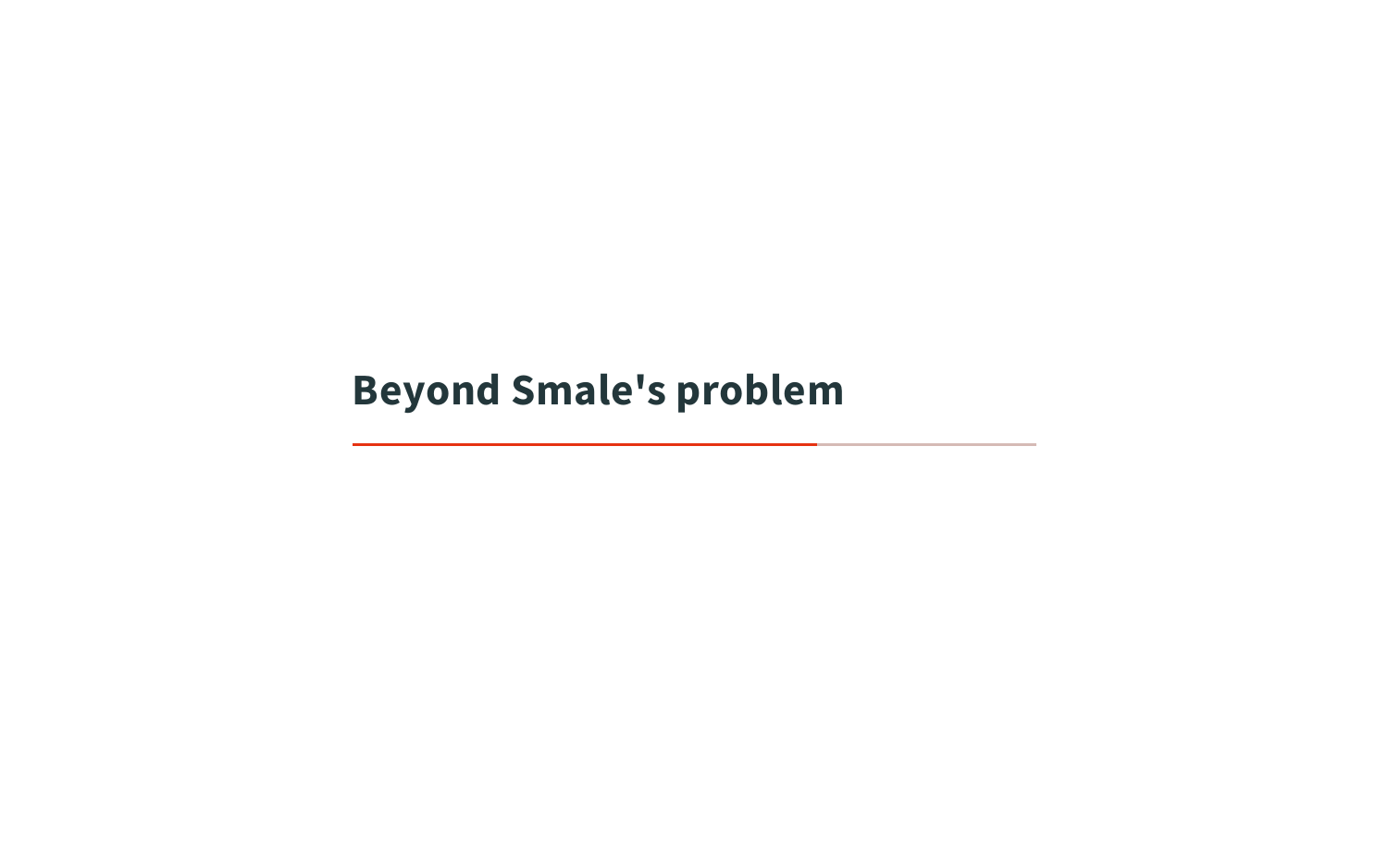

**structured system** Can we have interesting complexity bounds, supported by probabilistic analysis, for structured systems, especially sparse systems and low evaluation complexity systems?

**singular roots** Can we design algorithms that find singular roots within nice complexity bounds?

**better complexity** In the setting of Smale's question, can we reach a quasi-optimal (input size) <sup>1</sup>*+o*(1) average complexity?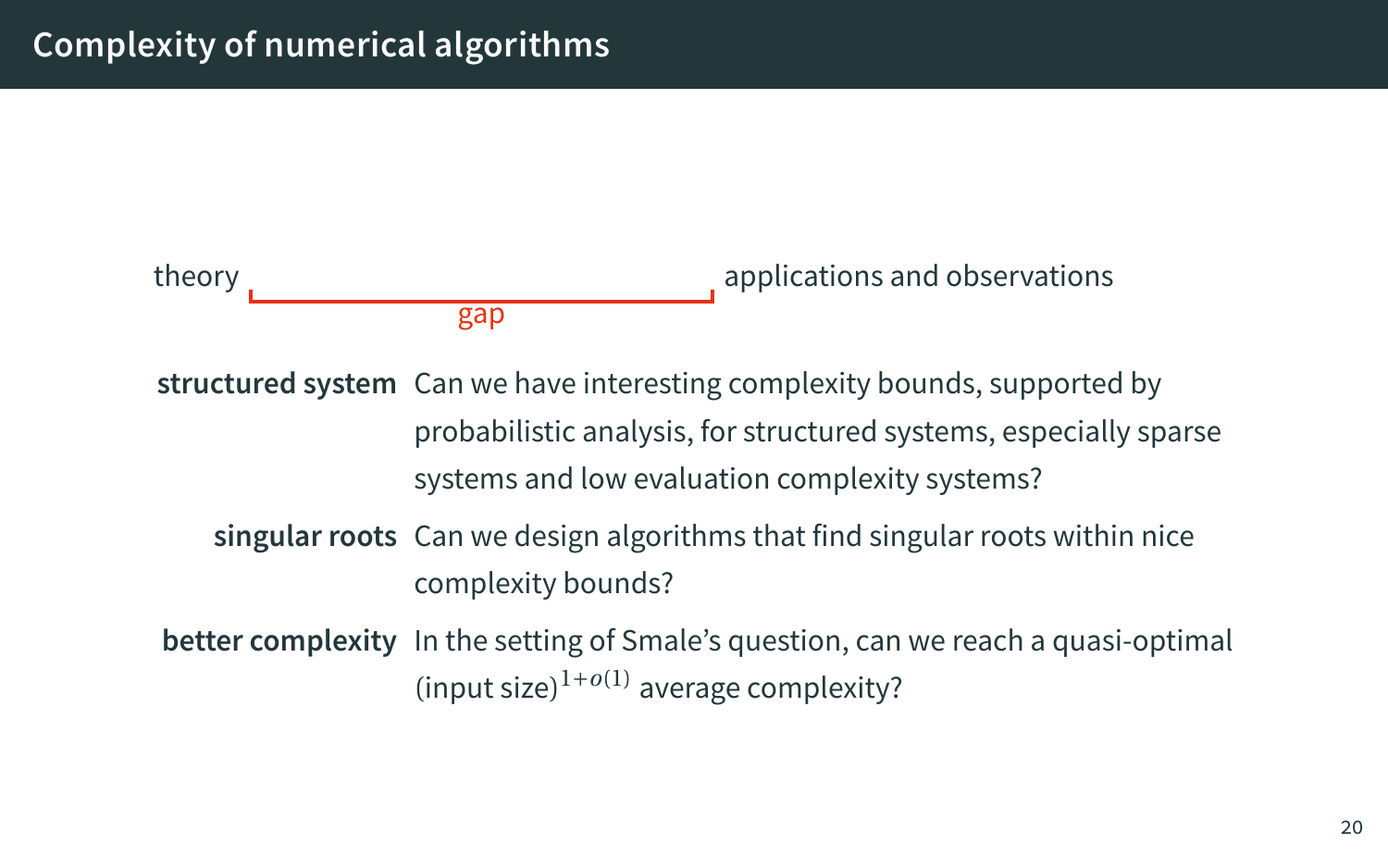# **Complexity exponent in Smale's problem**

total cost = 
$$
\mathcal{O}\left(\underbrace{\text{(input size)}}_{\text{cost of Newton's iteration}} \cdot \# \text{steps}\right)
$$
.

**Beltrán, Pardo (2009)** E(#steps) *=* (input size) 1*+o*(1)

**Armentano, Beltrán, Bürgisser, Cucker, Shub (2016)**

 $\mathbb{E}(\# \text{steps}) = (\text{input size})^{\frac{1}{2} + o(1)}$ 

work in progress  $\mathbb{E}(\# \text{steps}) = \text{poly}(n, D) = (\text{input size})^{o(1)}$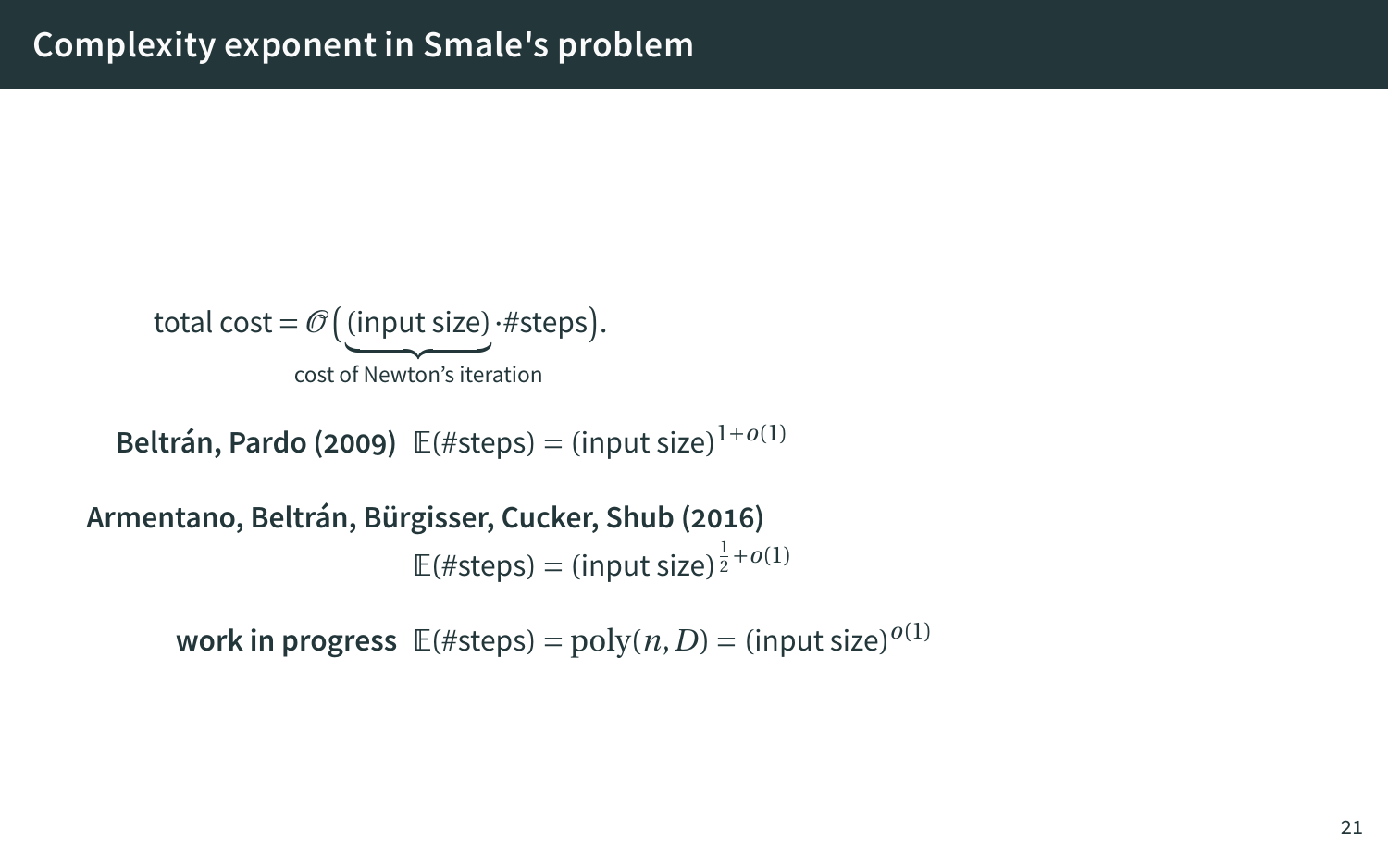## **Short paths in the condition metric** Beltrán, Shub (2009)

**question** Given polynomial systems  $F_0$  and  $F_1$  and a root  $\zeta$  of  $F_0$ , how large is

$$
\inf_{\text{path } F_0 \to F_1} \int_0^1 \mu(F_t, \zeta_t) \sqrt{\|\dot{F}_t\|^2 + \|\dot{\zeta}_t\|^2} \, \mathrm{d}t?
$$

(This upper bounds the minimal number of continuation steps required to go from  $F_0$  to  $F_1$ .)

**answer** Not much!

#steps = 
$$
\mathcal{O}\left(nD^{\frac{3}{2}} + n^{\frac{1}{2}}\log(\mu(F_0, \zeta_0)\mu(F_1, \zeta_1))\right)
$$
  
\n $\rightsquigarrow \mathbb{E}(\#steps) = \mathcal{O}\left(nD^3\log(\text{input size})\right)$  with  $F_0$  and  $F_1$  random

**but...** The construction is not algorithmically useful (one need to know a root of the target system to construct the path).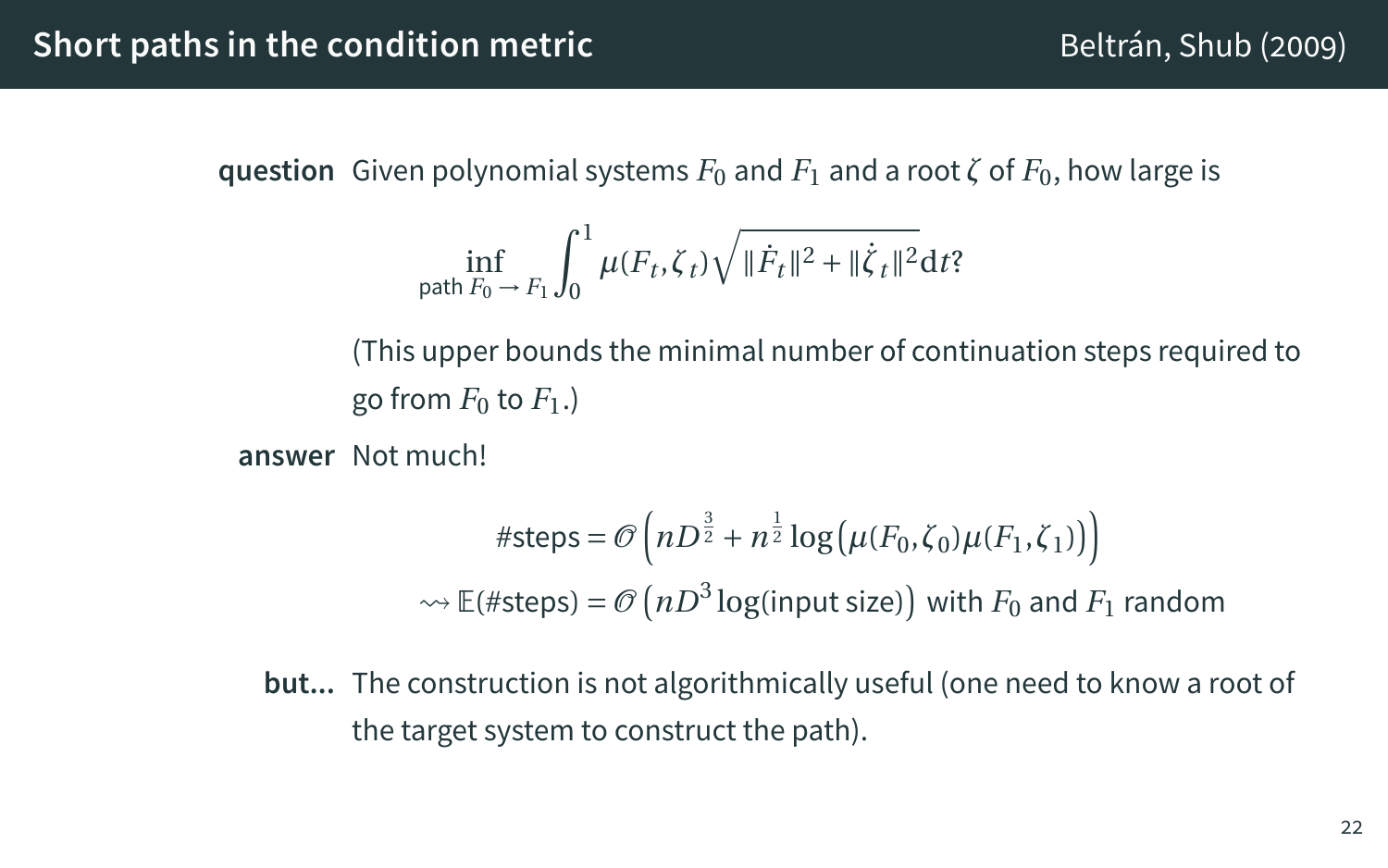### **Bigger steps with unitary paths**

**observation** In  $\mathcal{H}$ , relatively small pertubation of a typical system F changes everything. Makes it difficult to make bigger steps.

**idea** Perform the continuation is a lower dimensional parameter space: We allow only rigid motions of the equations rather than arbitrary deformations.



compute one solution of each equation



move the hypersurfaces to make the solution match



continuously return to the original position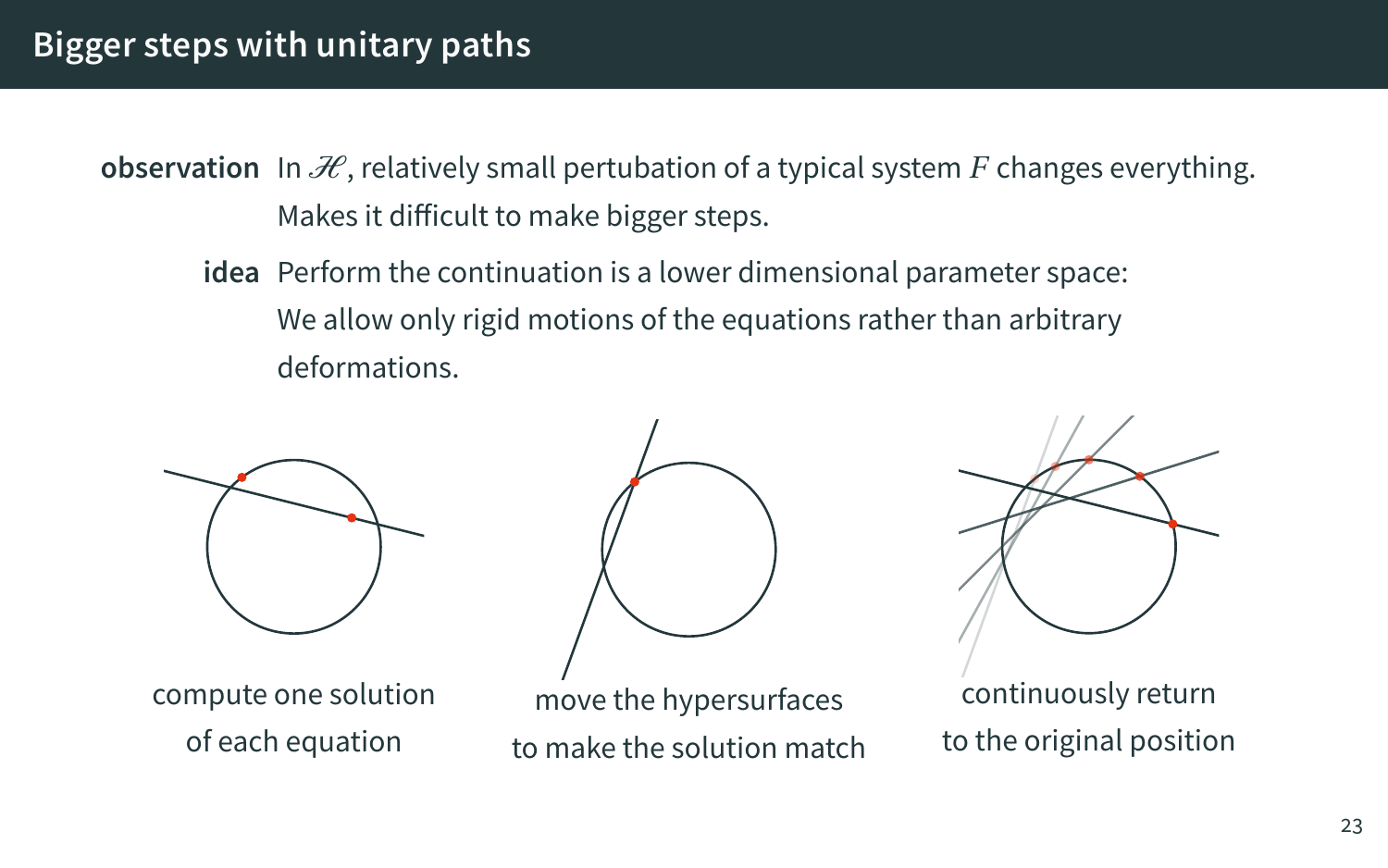More formally...

**parameter space**  $U(n+1) \times \cdots \times U(n+1)$ , that is *n* copy of the unitary group. This has dimension  $\sim n^3$ , compare with  $n \cdot {D+n \choose n}$ . **paths** Geodesics in the parameter space. **randomization** Same principle as Beltràn and Pardo's randomization. **complexity**  $E(\#steps) = poly(n, D)$ .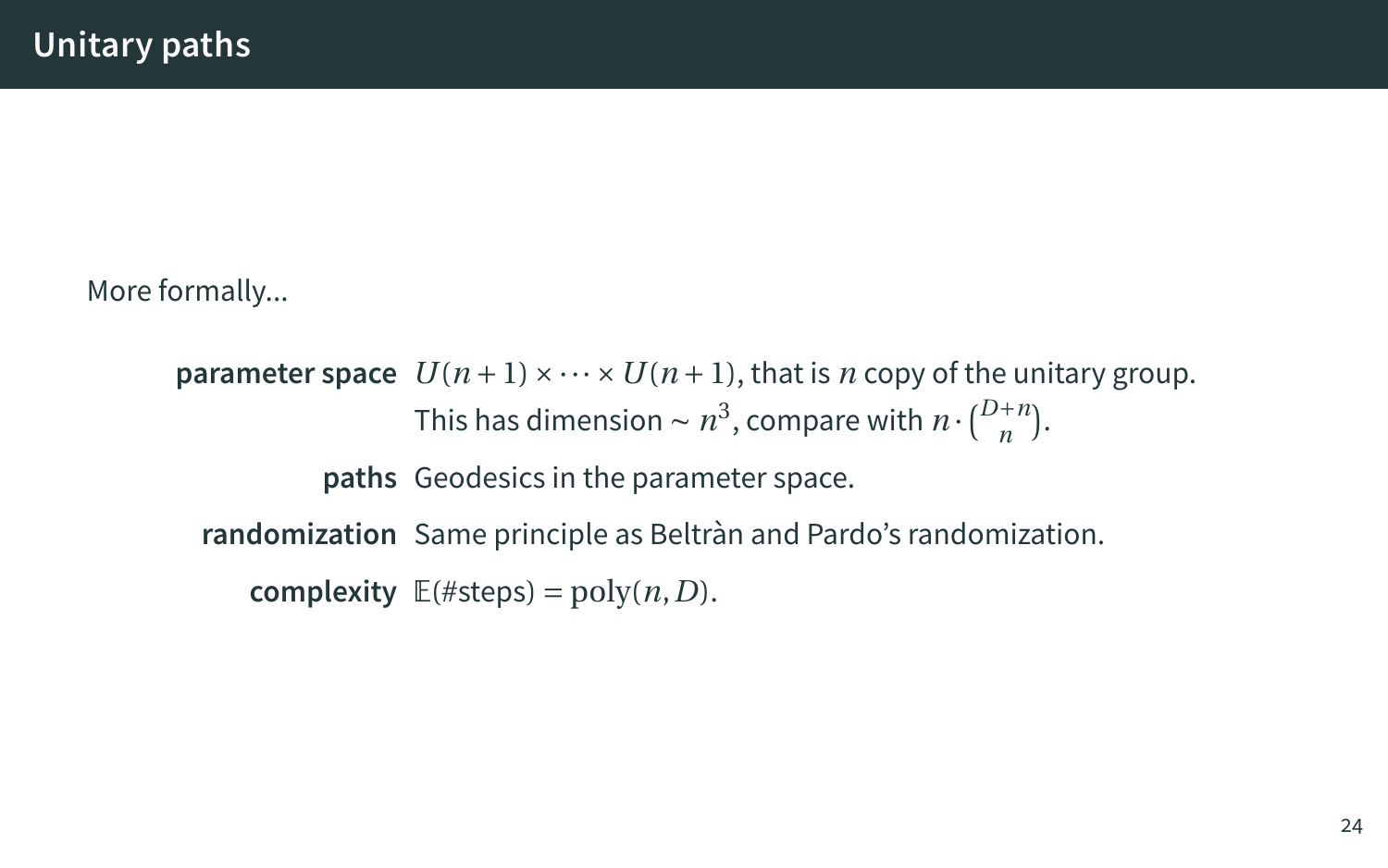Gràcies!

Merci !

¡Gracias!

Thank you!

Danke!

Present slides are online at *pierre.lairez.fr* with bibliographic references.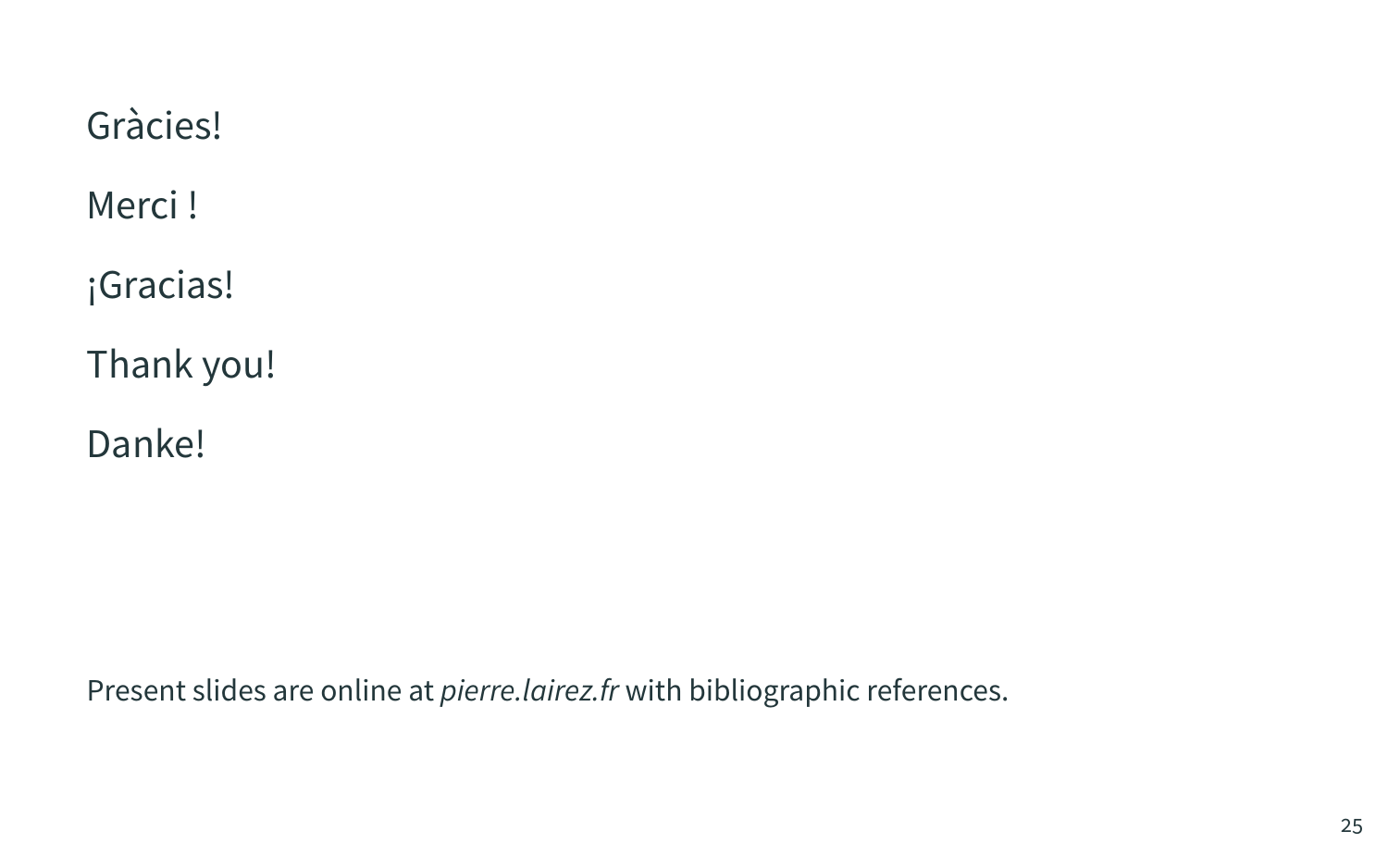#### **References I**

- 螶 Armentano, D., C. Beltrán, P. Bürgisser, F. Cucker, M. Shub (2016). "Condition Length and Complexity for the Solution of Polynomial Systems". In: *Found. Comput. Math.*
- F Beltrán, C., L. M. Pardo (2009). "Smale's 17th Problem: Average Polynomial Time to Compute Affine and Projective Solutions". In: *J. Amer. Math. Soc.* 22.2, pp. 363–385.
- F – (2011). "Fast Linear Homotopy to Find Approximate Zeros of Polynomial Systems". In: *Found. Comput. Math.* 11.1, pp. 95–129.
- $\exists$ Beltrán, C., M. Shub (2009). "Complexity of Bezout's Theorem. VII. Distance Estimates in the Condition Metric". In: *Found. Comput. Math.* 9.2, pp. 179–195.
- F Bürgisser, P., F. Cucker (2011). "On a Problem Posed by Steve Smale". In: *Ann. of Math. (2)* 174.3, pp. 1785–1836.
- Lairez, P. (2017). "A Deterministic Algorithm to Compute Approximate Roots of Polynomial 暈 Systems in Polynomial Average Time". In: *Found. Comput. Math.*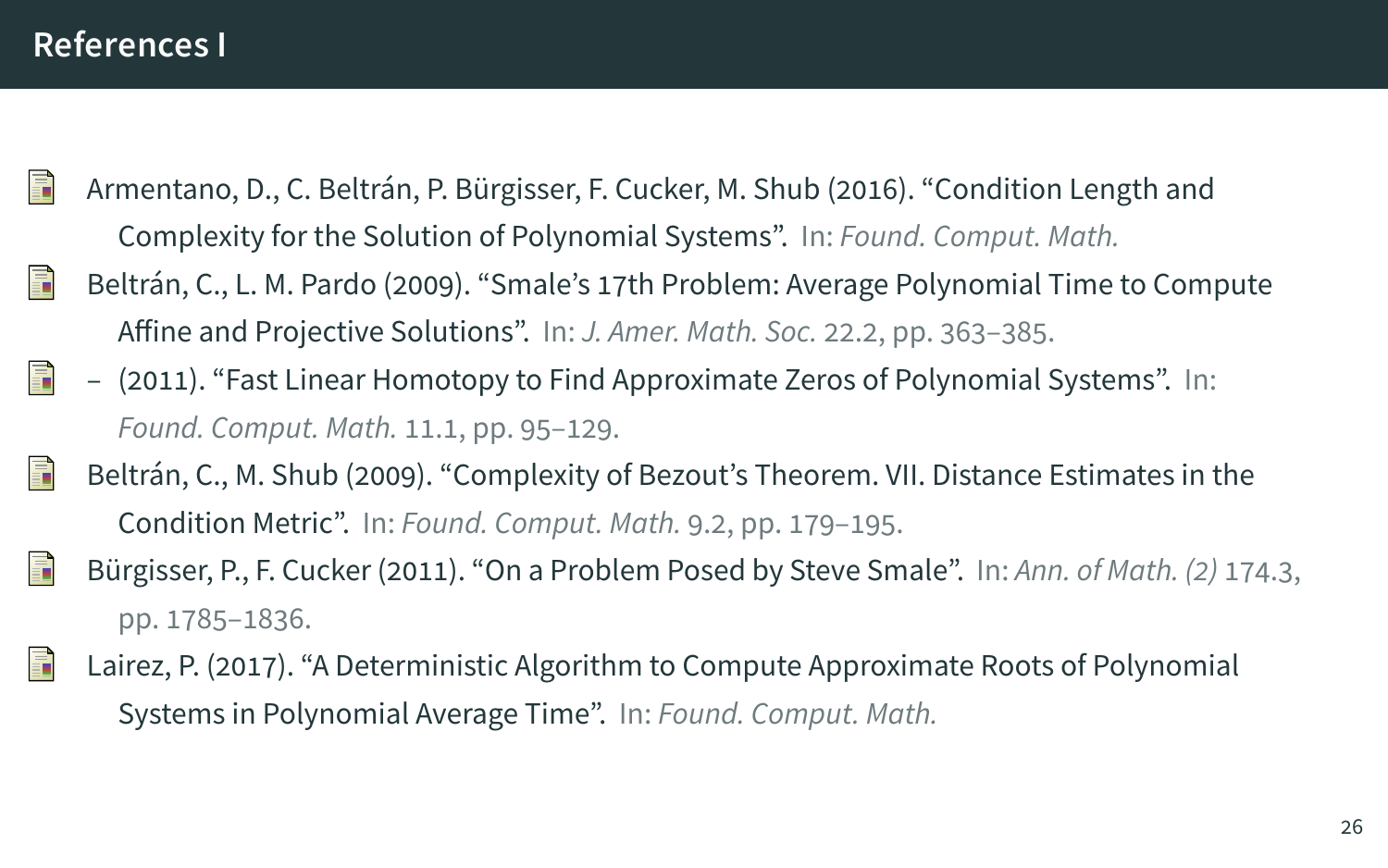## **References II**

- 譶 Shub, M. (1993). "Some Remarks on Bezout's Theorem and Complexity Theory". In: *From Topology to Computation: Proceedings of the Smalefest*. Springer, New York, pp. 443–455.
- 靠 – (2009). "Complexity of Bezout's Theorem. VI. Geodesics in the Condition (Number) Metric". In: *Found. Comput. Math.* 9.2, pp. 171–178.
- F Shub, M., S. Smale (1993a). "Complexity of Bézout's Theorem. I. Geometric Aspects". In: *J. Amer. Math. Soc.* 6.2, pp. 459–501.
- 螶 – (1993b). "Complexity of Bezout's Theorem. II. Volumes and Probabilities". In: *Computational Algebraic Geometry (Nice, 1992)*. Vol. 109. Progr. Math. Birkhäuser Boston, Boston, MA, pp. 267–285.
- 螶 – (1993c). "Complexity of Bezout's Theorem. III. Condition Number and Packing". In: *J. Complexity* 9.1, pp. 4–14.
- 暈 – (1994). "Complexity of Bezout's Theorem. V. Polynomial Time". In: *Theoret. Comput. Sci.* 133.1. Selected papers of the Workshop on Continuous Algorithms and Complexity (Barcelona, 1993), pp. 141–164.